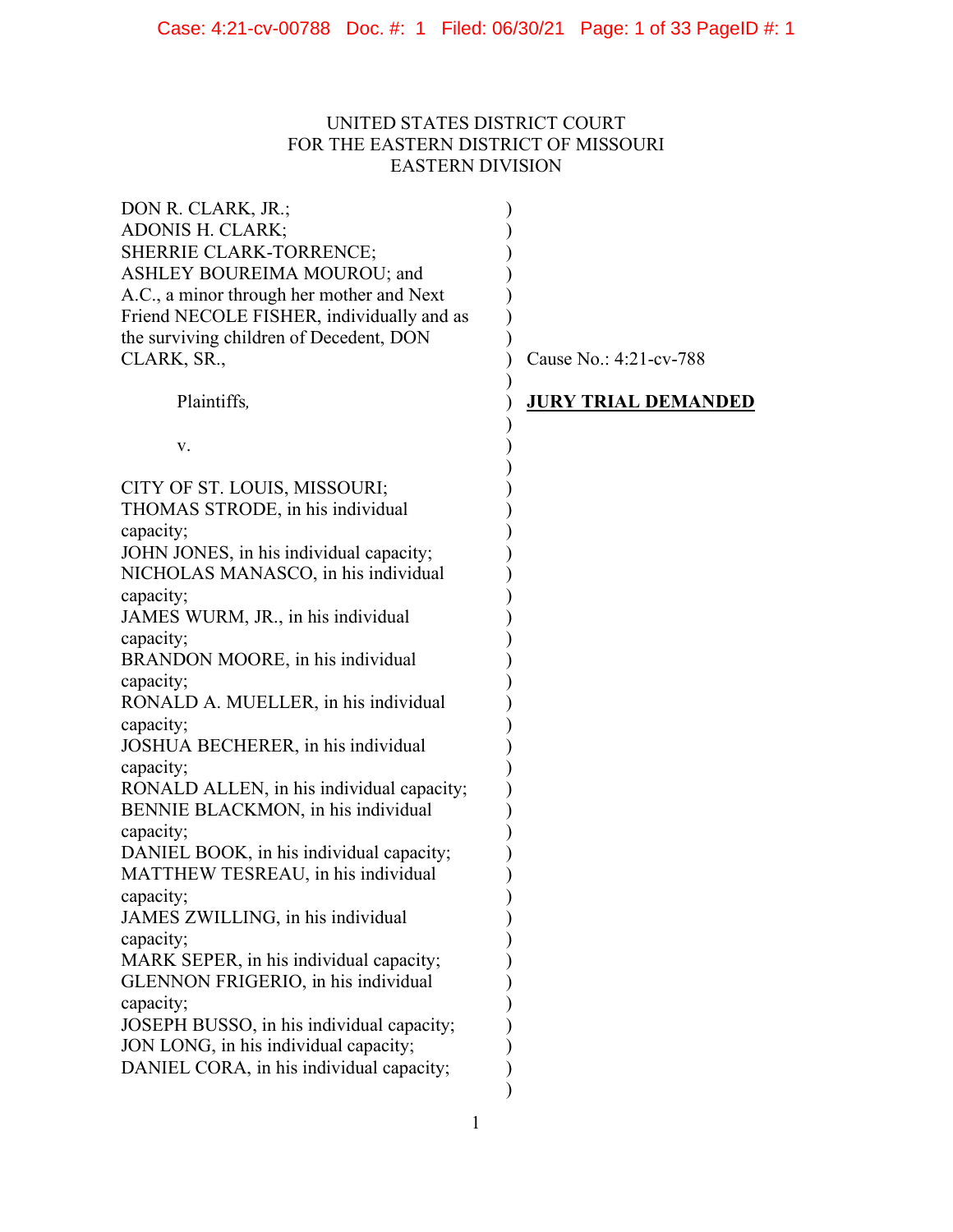### Case: 4:21-cv-00788 Doc. #: 1 Filed: 06/30/21 Page: 2 of 33 PageID #: 2

 $\lambda$ ) ) ) ) ) ) ) )  $\mathcal{L}$ 

TIMOTHY BOYCE, in his individual capacity; MICHAEL FLATLEY, in his individual capacity; CURTIS BURGDORF, in his individual capacity; AND SCOTT AUBUCHON, in his individual capacity,

Defendants.

### **COMPLAINT**

1. Don Clark, Sr. was sleeping in his home moments before he was executed by members of the St. Louis Metropolitan Police Department.

2. Don Clark was a beloved father, grandfather, Army veteran, and resident of the City of St. Louis. At age 63 in 2017, he suffered from a range of health issues that left him hard of hearing, unable to see clearly, and dependent on a cane for mobility. He moved to 4023 California Avenue so that he would have a home for his youngest daughter.

3. In February of 2017, Defendant Thomas Strode sought an unlawful "no knock" search warrant to search Mr. Clark's home. Defendant Strode falsified information, used boilerplate language, and lied about his surveillance, allowing him to secure the warrant without probable cause. Defendant Strode and other Defendant Officers then created a plan and executed the "no knock" warrant, resulting in Defendant Nicholas Manasco shooting Mr. Clark to death after he was jarred awake by the sounds of a long bang from a diversionary device detonating in his home and St. Louis Metropolitan Police Department officers breaking down his door. Defendant City of St. Louis's policies and customs were the moving force behind Mr. Clark's horrific last moments and all the Defendant Officers' conduct leading up to them.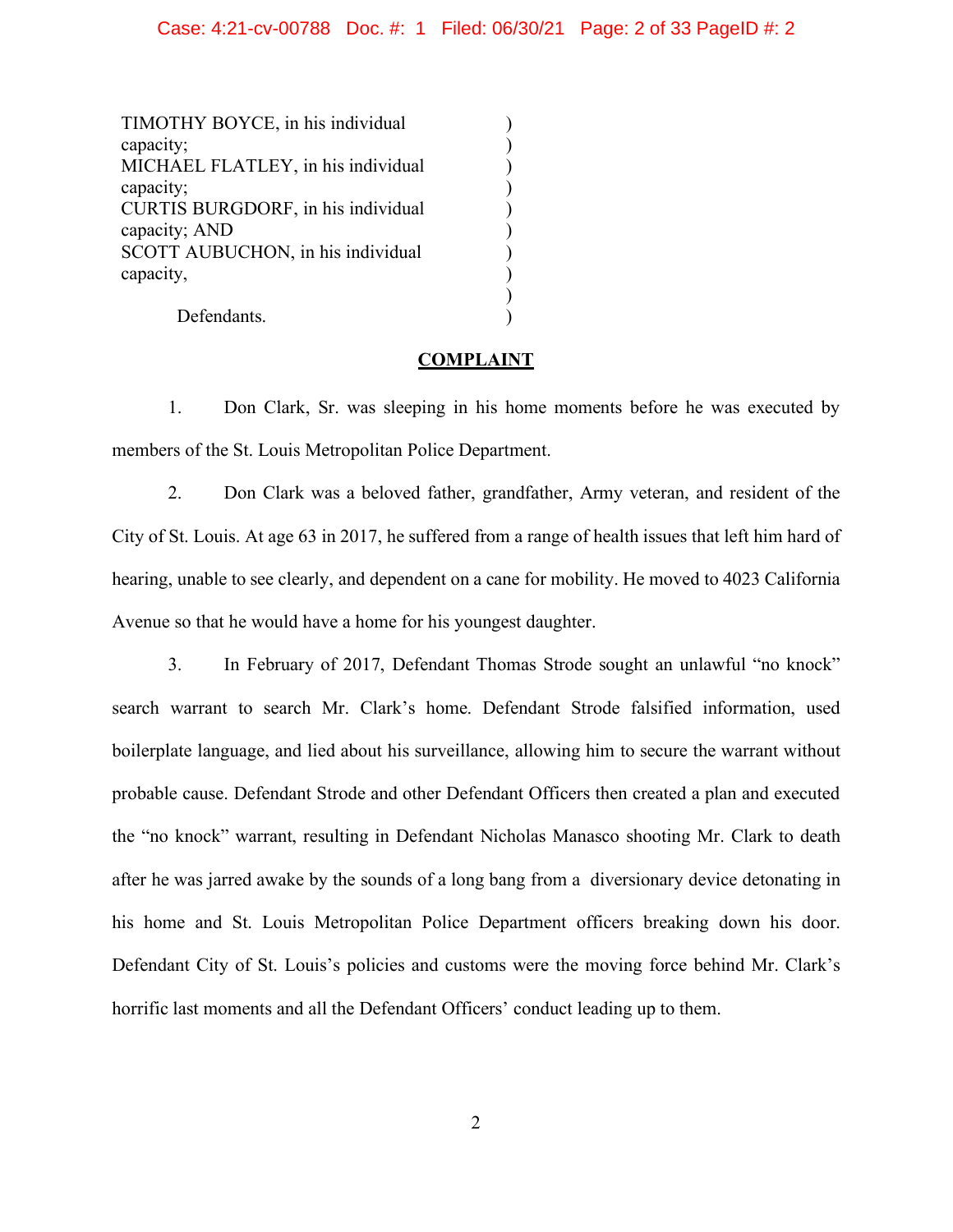### Case: 4:21-cv-00788 Doc. #: 1 Filed: 06/30/21 Page: 3 of 33 PageID #: 3

4. Plaintiffs Don R. Clark, Jr., Adonis H. Clark, Sr., Sherrie Clark-Torrence, A.C., by and through Next Friend Necole Fisher, and Ashley Boureima Mourou, the surviving children of the late Mr. Clark, file this suit against the Defendants and state as follows:

### **PARTIES**

5. At all times pertinent hereto, the decedent, Don Ray Clark, Sr. ("Mr. Clark") was a citizen of the United States and a resident of the State of Missouri.

6. Plaintiff Don Ray Clark, Jr. ("Don, Jr.") is a citizen of the United States and a resident of the State of Missouri.

7. Plaintiff Adonis H. Clark is a citizen of the United States and a resident of the State of Illinois.

8. Plaintiff Sherrie Clark-Torrence is a citizen of the United States and a resident of the State of Missouri.

9. Plaintiff Ashley Boureima Mourou is a citizen of the United States and a resident of the State of Missouri.

10. Plaintiff A.C., a minor, through her mother and Next Friend Necole Fisher, is a citizen of the United States and a resident of the State of Missouri.

11. Plaintiffs are the surviving natural children of Mr. Clark, and bring this action pursuant to 42 U.S.C. § 1983, the Fourth and Fourteenth Amendments to the United States Constitution, and Missouri statutes governing wrongful death actions, sections 537.080, RSMo. 2018, *et seq*.

12. Defendant City of St. Louis, Missouri is a political and geographic subdivision of the State of Missouri and is organized as a constitutional charter city under Article VI, section 19 of the Missouri Constitution. The City's primary law enforcement agency is the St. Louis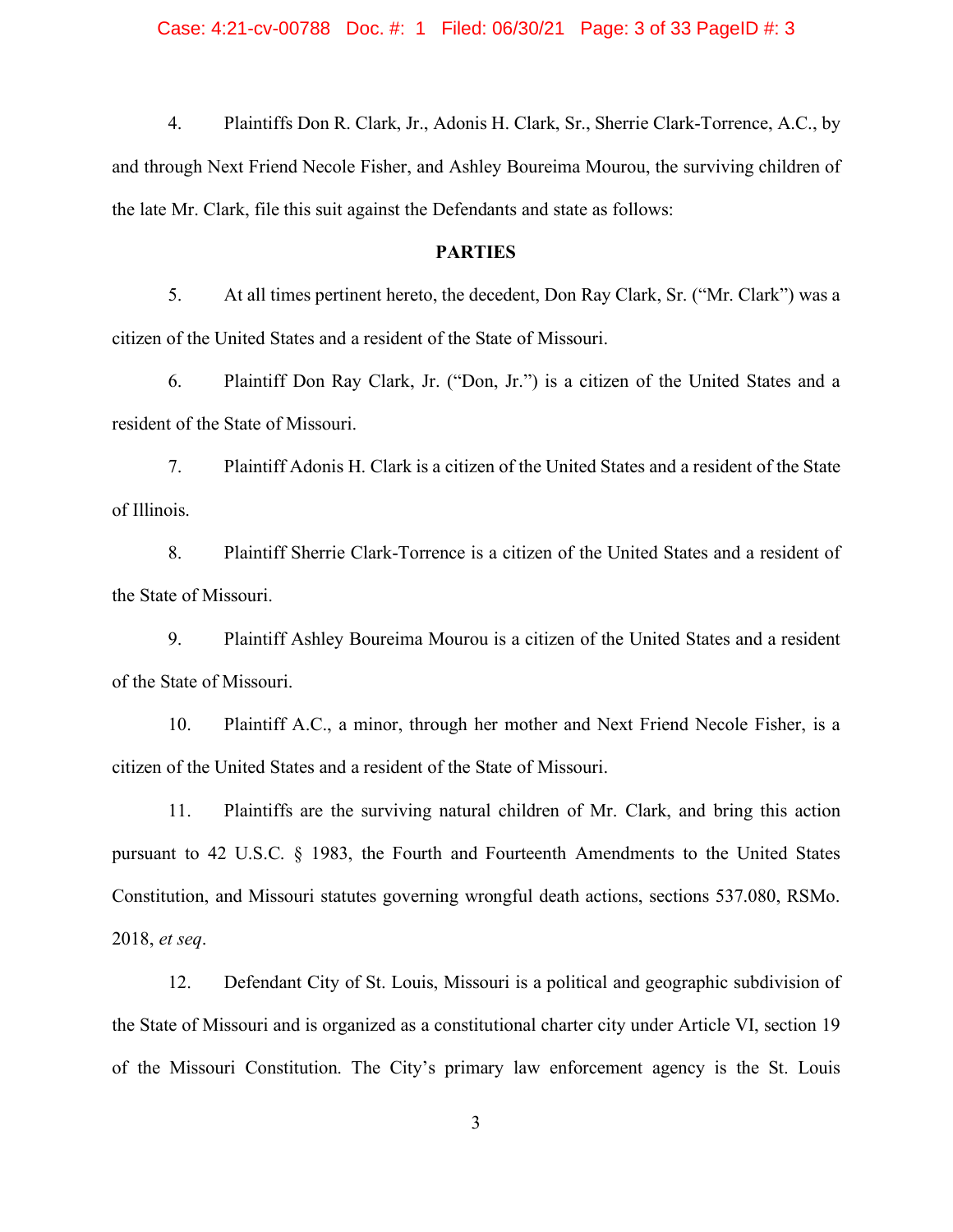### Case: 4:21-cv-00788 Doc. #: 1 Filed: 06/30/21 Page: 4 of 33 PageID #: 4

Metropolitan Police Department ("SLMPD"), which is organized under, and overseen by, the City's Department of Public Safety. The City's Public Facilities Protection Corporation ("PFPC") of the City of St. Louis insures the SLMPD and City against all claims for damages.

13. Defendant Thomas Strode is employed as a police officer and detective with the SLMPD. He failed to conduct a sufficient investigation and used false and misleading allegations to obtain the "no knock" search warrant that directly caused the killing of Mr. Clark. At all times relevant to the subject matter of this litigation, Defendant Strode was acting under color of state law in his capacity as police officer for the City of St. Louis.

14. Defendant John Jones is employed as a sergeant with the SLMPD. He helped Detective Strode plan the execution of the "no knock" search warrant that resulted in Mr. Clark's death, briefed the officers involved, and supervised the execution of the "no knock" warrants. At all times relevant to the subject matter of this litigation, he was acting under color of state law in his capacity as sergeant for the City of St. Louis.

15. Defendant Nicholas Manasco is employed as a police officer with the SLMPD. He shot and killed Mr. Clark. At all times relevant to the subject matter of this litigation, he was acting under color of state law in his capacity as police officer for the City of St. Louis.

16. Defendants James Wurm, Brandon Moore, Ronald Mueller, Joshua Becherer, Ronald Allen, Bennie Blackmon, Daniel Book, Matthew Tesreau, James Zwilling, Mark Seper, Glennon Frigerio, Joseph Busso, Jon Long, Daniel Cora, Timothy Boyce, Michael Flatley, Curtis Burgdorf, and Scott Aubuchon (hereinafter, along with Defendants Manasco and Jones, collectively referred to as "Defendant Officers") are employed as police officers with the SLMPD. They all took part in the execution of the search warrant that resulted in the killing of Mr. Clark.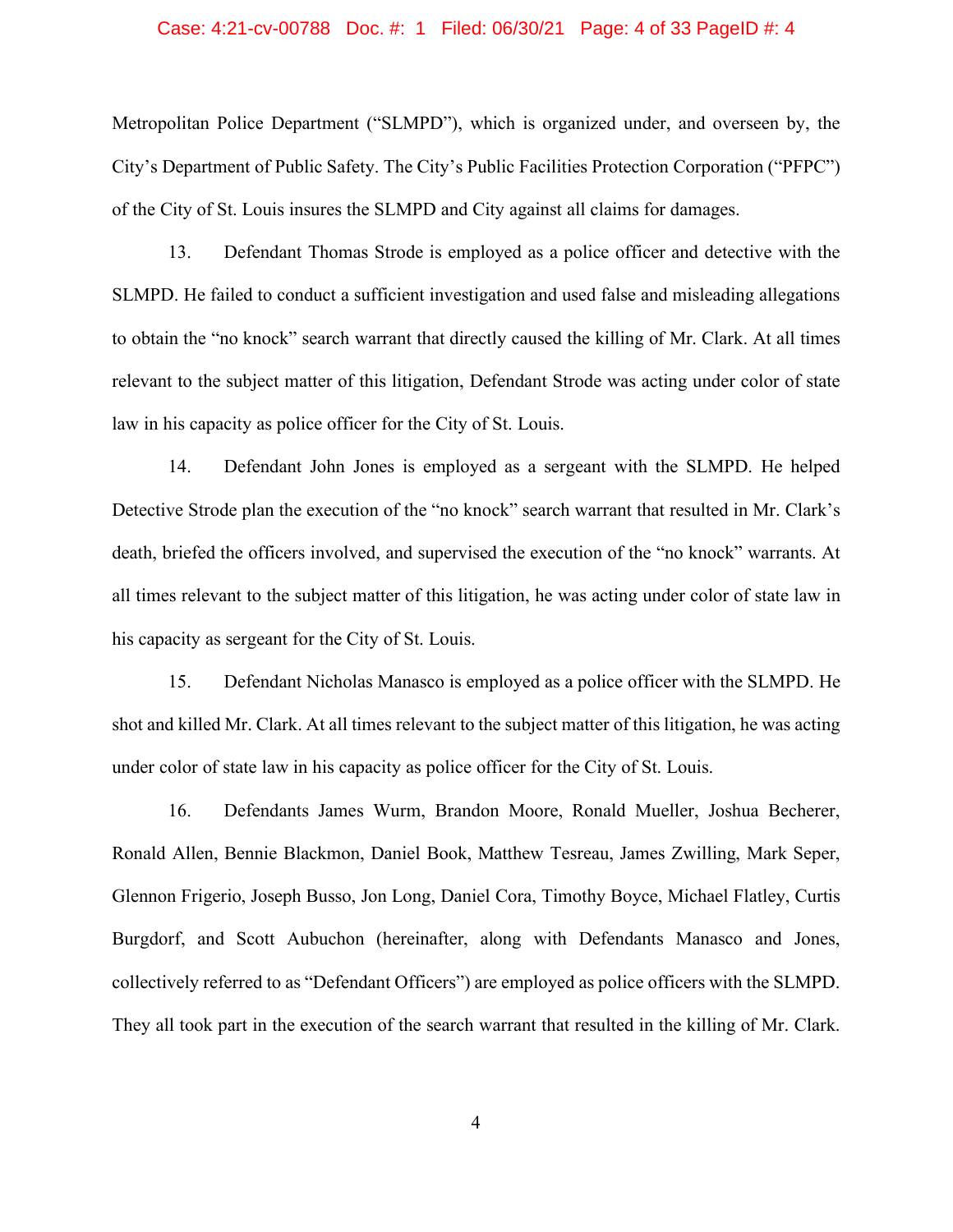### Case: 4:21-cv-00788 Doc. #: 1 Filed: 06/30/21 Page: 5 of 33 PageID #: 5

At all times relevant to the subject matter of this litigation, they were acting under color of state law in their capacity as police officers for the City of St. Louis.

17. At all times relevant to the allegations in this Complaint, Defendants were acting under color of state law.

18. All of the individual Defendants are persons as defined by 42 U.S.C. § 1983.

### **JURISDICTION AND VENUE**

19. This action arises under the Constitution and laws of the United States and is brought pursuant to 42 U.S.C. § 1983.

20. Jurisdiction is conferred on this Court pursuant to 28 U.S.C. §§ 1331 and 1343. Jurisdiction supporting Plaintiffs' claim for attorney's fees and costs is conferred by 42 U.S.C. § 1988.

21. Venue is proper under 28 U.S.C. § 1391(b) because all of the events alleged herein occurred within this district at the time of the events giving rise to this litigation.

22. Divisional venue is proper in the Eastern Division because a substantial part of the events leading to the claims for relief arose in the City of St. Louis, and Plaintiffs and Defendants reside in the Eastern Division. E.D. Mo. L.R.  $2.07(A)(1)$ ,  $(B)(1)$ .

23. This Court has supplemental jurisdiction over the included Missouri state law claims pursuant to 28 U.S.C. § 1367.

24. Plaintiffs demand a trial by jury pursuant to Fed. R. Civ. P. 38(b).

#### **FACTS**

#### *Don Clark, Sr.*

25. Don Clark, Sr. was born on August 11, 1953, and, at 63 years of age, the veteran suffered from several health conditions, including diabetes, poor eyesight, poor hearing, and an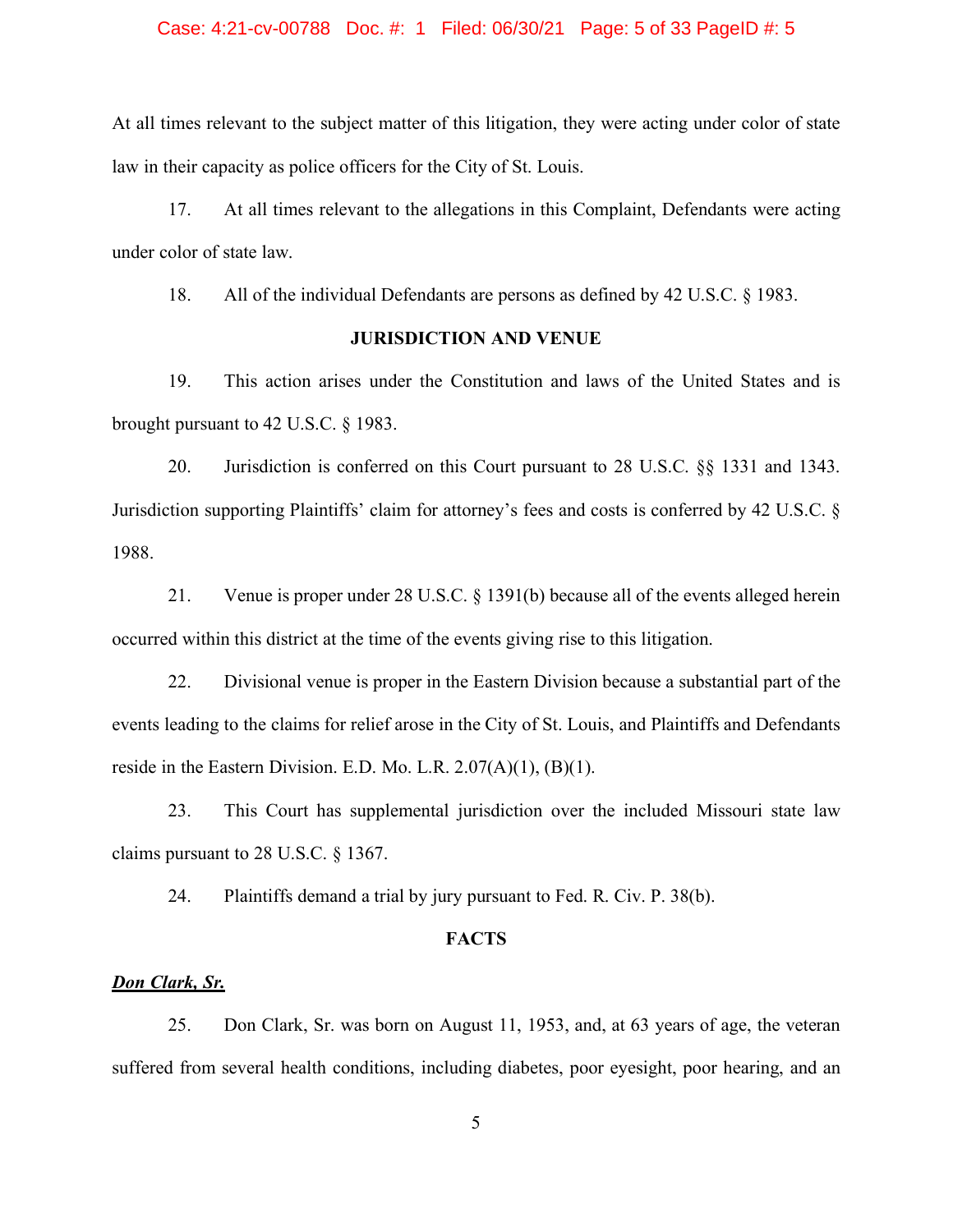### Case: 4:21-cv-00788 Doc. #: 1 Filed: 06/30/21 Page: 6 of 33 PageID #: 6

inability to straighten his arms. He also had swollen limbs, which required him to use a cane to walk.

26. On February 21, 2017, Mr. Clark had a doctor's visit. He was no longer driving due to his poor eyesight and other health conditions, so his son and namesake, Don, Jr., would usually pick Mr. Clark up and take him to the doctor.

27. During his almost daily visits, Don, Jr. ensured his father properly took the 10 different prescribed medications necessary to treat and care for his illnesses and helped him with household chores that Mr. Clark could not complete on his own.

28. Mr. Clark also received weekly visits from a home healthcare provider, but it was his son, Don, Jr., who he relied on almost daily to help him meet his basic needs.

29. However, on February 21, 2017, Don, Jr. had to work so Mr. Clark had to take the bus to his doctor's visit. A solo trip to the doctor required extra time because Mr. Clark did not have someone to help him navigate transportation, bus connections, finding his way to the doctor's office, and checking in at the doctor's office; taking the bus sapped any extra energy from Mr. Clark to make the trip.

30. When he made it back home later that day after the doctor's visit, Mr. Clark told Don, Jr. by phone that he was looking forward to going to sleep after an eventful day.

31. Mr. Clark had recently moved to 4023 California after living with his daughter, Sherrie Clark-Torrence.

32. He wanted a place he could call home for his youngest daughter, A.C., who was eight years old at the time.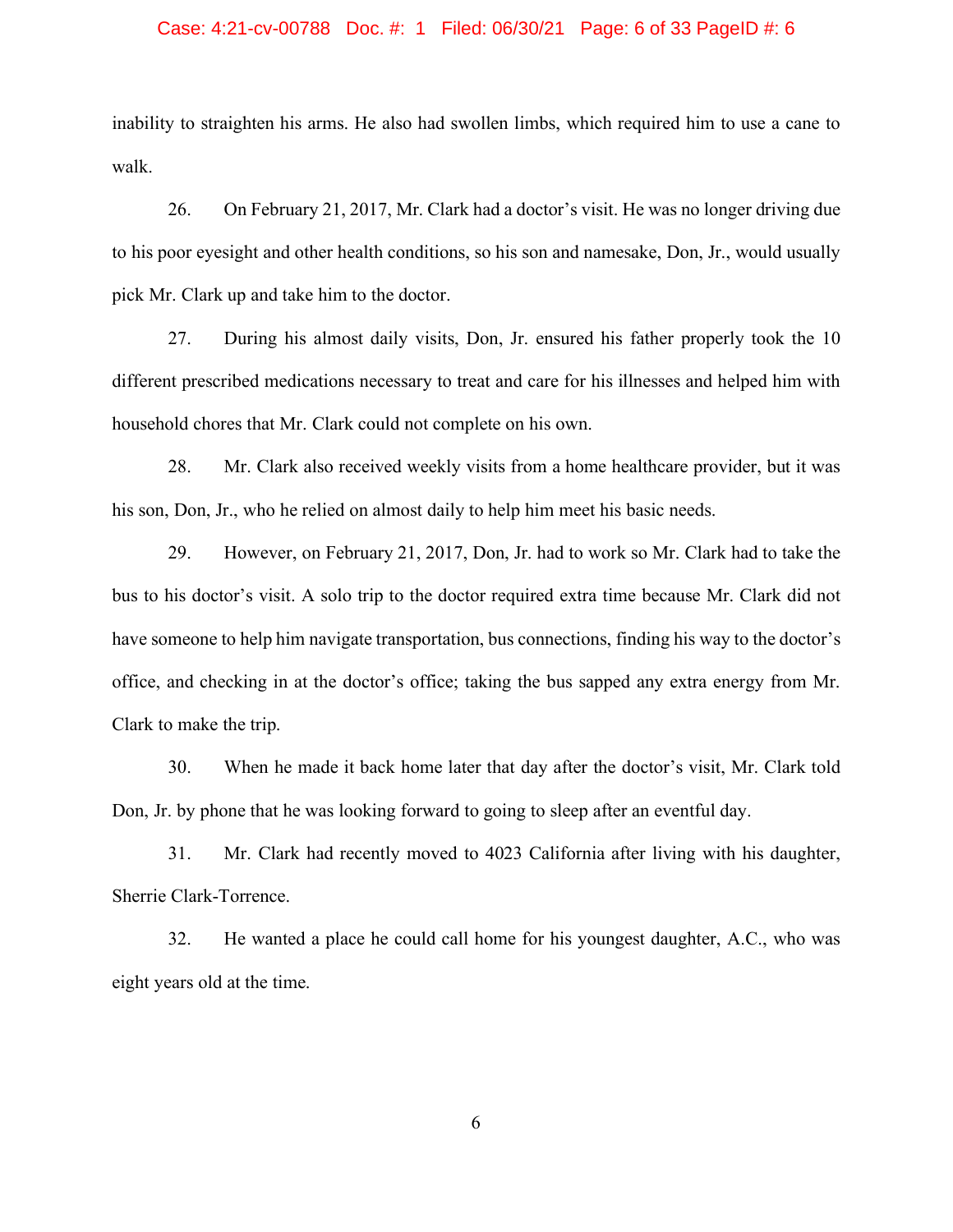### Case: 4:21-cv-00788 Doc. #: 1 Filed: 06/30/21 Page: 7 of 33 PageID #: 7

33. When Mr. Clark moved into his home at 4023 California, he gave the only bedroom to his daughter so she could have a space to call her own. He set up his own bed in the front room, across from the front door.

34. Mr. Clark generally went to bed early in the night, around 8:00 PM or earlier.

35. On California Avenue, neighbors called him "Pops" and described Mr. Clark as a quiet, peaceful man who kept to himself.

36. He was a veteran of the United States Army and previously owned a private security company.

37. Mr. Clark had told his family members and home healthcare provider about how worried he was about crime in his neighborhood.

38. Living alone and infirm, Mr. Clark would often put screws into the door before going to bed, an effort for extra security from the risk of violence he knew waited outside.

39. The night of February 21, 2017, unbeknownst to Mr. Clark, officers with SLMPD's Special Weapons And Tactics ("SWAT") Team would serve three "no knock" search warrants on his street.

40. While he was sound asleep, a SWAT team of more than 17 officers separated into two "stacks" and simultaneously executed the "no knock" warrants at 4025 California and 4029 California by ramming the doors down, detonating diversionary devices inside, and rushing into the home with weapons drawn.

41. Immediately after executing those warrants, the officers regrouped and over 17 fully armed officers converged on Mr. Clark's house at 4023 California in one long "stack."

42. Mr. Clark, who suffered from significant hearing loss, remained fast asleep.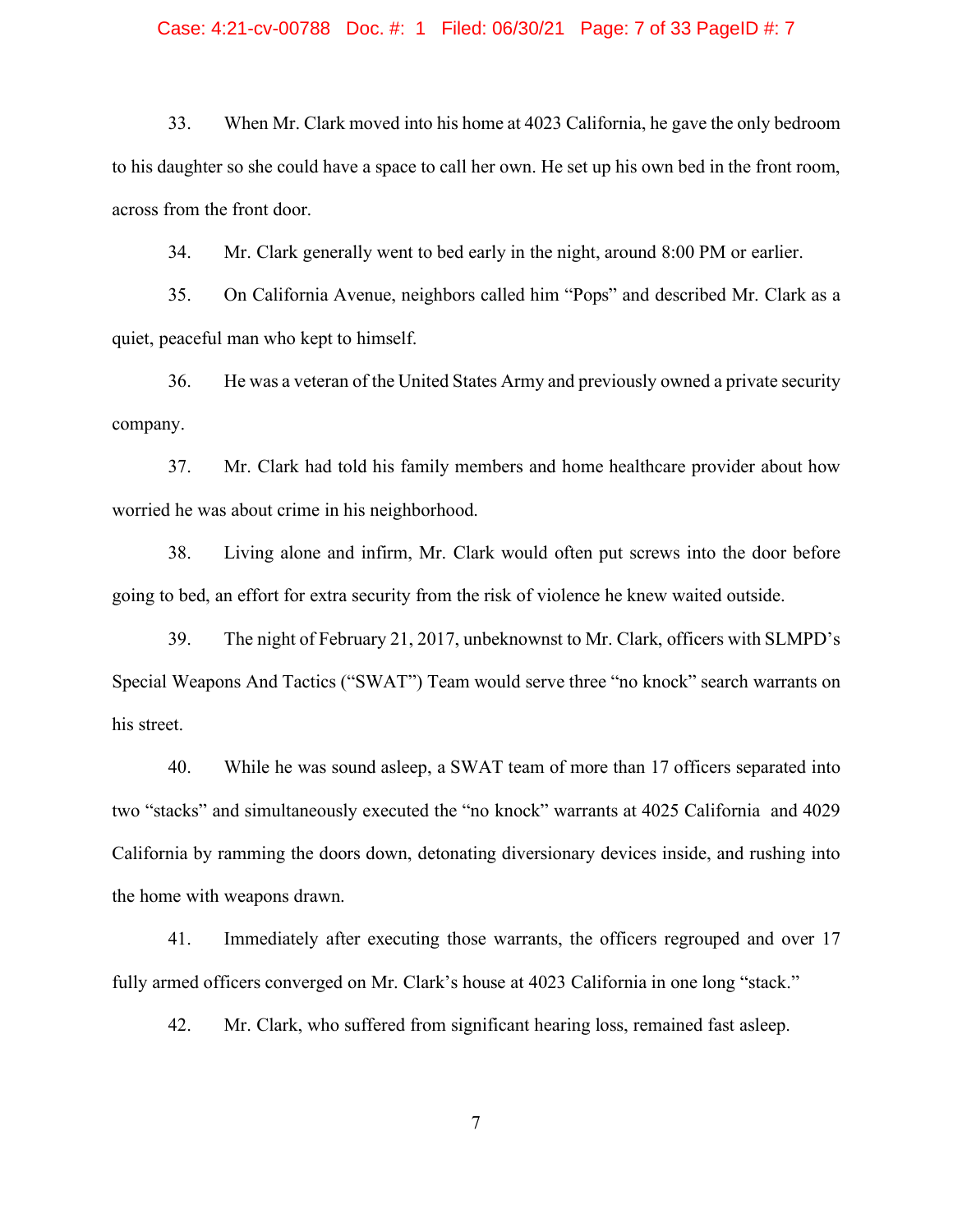### Case: 4:21-cv-00788 Doc. #: 1 Filed: 06/30/21 Page: 8 of 33 PageID #: 8

43. Without announcing themselves as police, the officers rammed Mr. Clark's door in, jarring Mr. Clark awake.

44. At no point did the intruders identify themselves as police.

45. At no point did the intruders give instructions, such as to put his hands up.

46. Instead, after banging the door down, the unknown intruders lobbed a diversionary device into his home.

47. The device detonated, sending a loud bang and flash of light through the room and disorienting him, especially given his limited eyesight.

48. Within moments, multiple intruders rushed into his home.

49. Still, at no point did the intruders identify themselves as police or give Mr. Clark directions.

50. Without a warning, one of the intruders — Defendant Nicholas Manasco — shot a barrage of bullets from an assault rifle.

51. At least nine bullets entered Mr. Clark's body, nearly ripping his forearm from his elbow joint.

52. Mr. Clark fell face down on the floor beside his bed.

53. Blood collected under his body from the numerous gunshot wounds.

54. Defendants Manasco and James Zwilling stood over Mr. Clark with guns pointed while other officers ran by, entering into the rest of his home.

55. Neither Defendants Manasco and Zwilling nor the officers who ran by ever called for help.

56. The officers never tried to stanch the blood.

57. Mr. Clark tried to speak, but all that came out was an unintelligible mumble.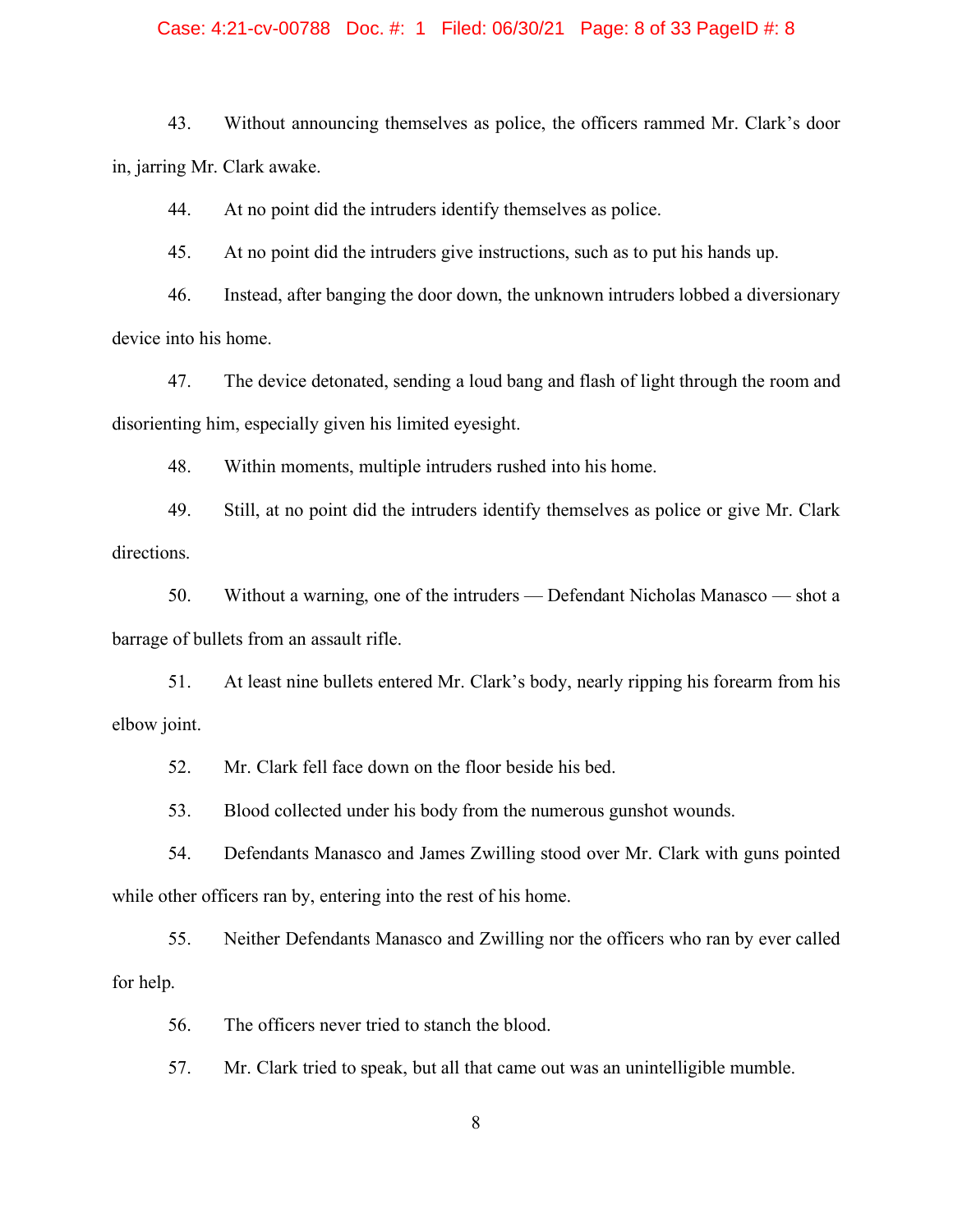### Case: 4:21-cv-00788 Doc. #: 1 Filed: 06/30/21 Page: 9 of 33 PageID #: 9

58. After crucial minutes had passed, Defendant Scott Aubuchon called for Emergency Medical Services ("EMS"), but Mr. Clark later died from his wounds.

59. Upon information and belief, Mr. Clark was unarmed when Defendant Manasco began shooting him, never shot at the officers, nor did anything that would give any reason to believe that he was an immediate threat to the Defendant Officers or the public.

### *Search Warrant and Investigation*

60. Defendant Officers were on California Avenue that day because of Defendant Thomas Strode.

61. On February 13, 2017, Defendant Strode applied for a search warrant for addresses at 4025 and 4029 California Avenue in south St. Louis.

62. On February 15, 2017, Defendant Strode applied for an additional warrant for 4023 California Avenue.

63. Defendant Strode used identical affidavits attached to the warrants for 4023 California, 4025 California, and 4029 California, falsely characterizing Mr. Clark as a criminal and guilty by association.

64. In his affidavit, Defendant Strode knowingly included false allegations that Mr. Clark had sold illegal drugs and harbored both illegal drugs and illegal firearms in his home. These allegations were attributed to confidential informants.

65. Upon information and belief, Defendant Strode lied about the existence of the alleged reliable confidential informants or, in the alternative, Defendant Strode knew the informants' allegations about Mr. Clark's engagement in criminal activity to be false from his own limited investigation and observations.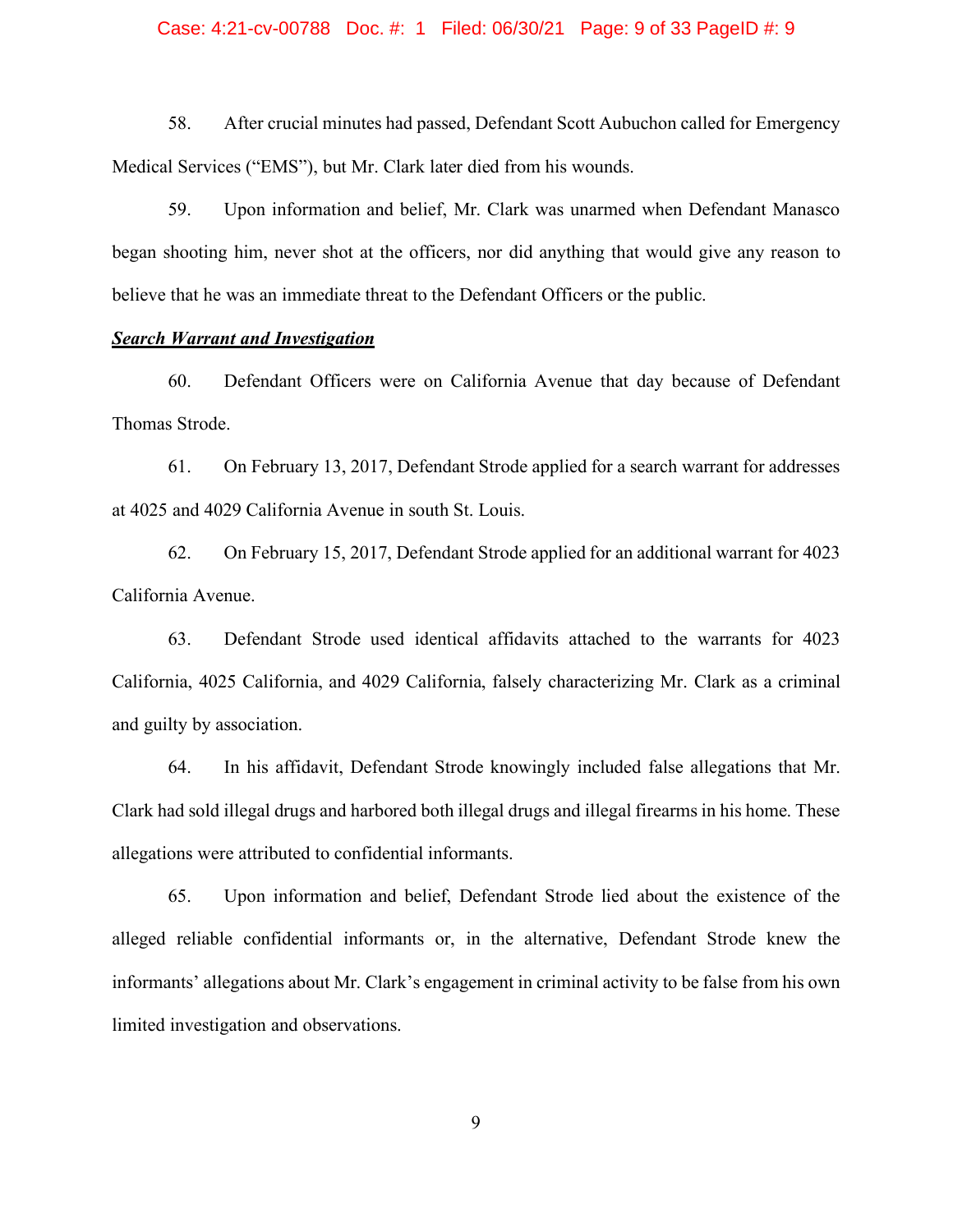### Case: 4:21-cv-00788 Doc. #: 1 Filed: 06/30/21 Page: 10 of 33 PageID #: 10

66. Mr. Clark did not store any drugs in his home and had never been convicted of a crime.

67. In his affidavit, Defendant Strode lied about "observ[ing] foot and vehicle traffic consistent with narcotic trafficking activity" in Mr. Clark's home.

68. Throughout the affidavit, Defendant Strode falsely attributed activities happening at 4025 California and 4029 California to Mr. Clark's home.

69. For example, Defendant Strode wrote that "[i]ndividuals would approach the residences at 4023 California, 4025 California, and 4029 California and enter inside for a brief period of time (5-10 minutes) then exit." This never happened at 4023 California.

70. Mr. Clark's son, Don, Jr., would visit him almost daily and stay for at least an hour to provide care for his father, including doing chores like taking out his father's trash.

71. Mr. Clark had no other visitors beyond his other children, grandchildren, and a home healthcare provider, who would also visit for at least an hour at a time to see him.

72. His children, grandchildren, and home healthcare provider never saw narcotics in his home, nor did they see people come into his home for short periods of time.

73. Defendant Strode used boilerplate phrases and allegations referenced in other warrant applications, including identical references to confidential informants claiming to have observed the suspected individual and/or residence as in possession of firearms and/or narcotics within the prior 24 hours before Defendant Strode submitted the affidavit to the 22nd Judicial Circuit Court of Missouri.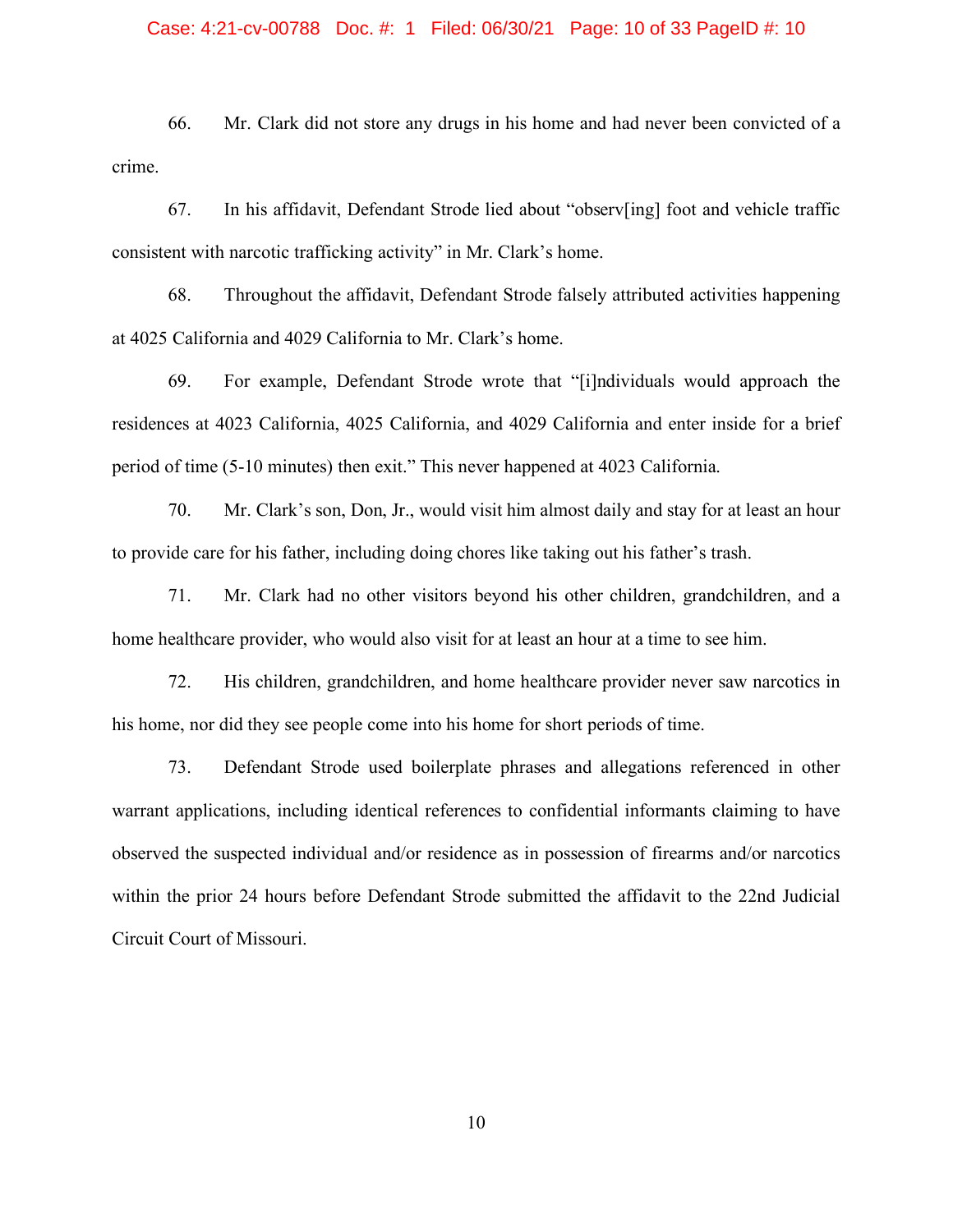### Case: 4:21-cv-00788 Doc. #: 1 Filed: 06/30/21 Page: 11 of 33 PageID #: 11

74. In each of at least 27 warrants Defendant Strode is known to have requested in the year prior to the killing of Mr. Clark, Defendant Strode requested a "no knock" search warrant.<sup>1</sup>

75. With a wholly false and boilerplate affidavit, Defendant Strode successfully secured a "no knock" warrant to search Mr. Clark's home that was signed by Judge Barbara Peebles on February 20, 2017.

76. On February 21, 2017, Defendant Jones held an internal briefing with the SWAT team, using the information Defendant Strode provided in an operations plan.

77. Defendant Strode would later brief the entire team, telling them that the warrants they would execute were "no knock" warrants.

78. After SLMPD killed Mr. Clark, Defendant Strode first searched 4029 California and then 4025 California.

79. After searching those homes, Defendant Strode was seen carrying a box from 4029 or 4025 California into 4023 California.

80. Defendant Strode later reported in his return for the search warrant that there were illicit drugs found in Mr. Clark's home.

81. According to those who were caretakers and regular visitors to Mr. Clark's home, including Don, Jr. and Mr. Clark's home health aide, there were never any illegal drugs at 4023 California.

### **CLAIMS FOR RELIEF**

# **Count I – 42 U.S.C. § 1983 Fourth Amendment – Unlawful Search and Seizure** (Against Defendant Strode)

<sup>&</sup>lt;sup>1</sup> Plaintiffs' counsel reviewed all warrants available on the "Case net" online database from the 22nd Judicial Circuit of Missouri for the year prior to the killing of Mr. Clark and identified 27 warrants and affidavits attributed to Defendant Strode.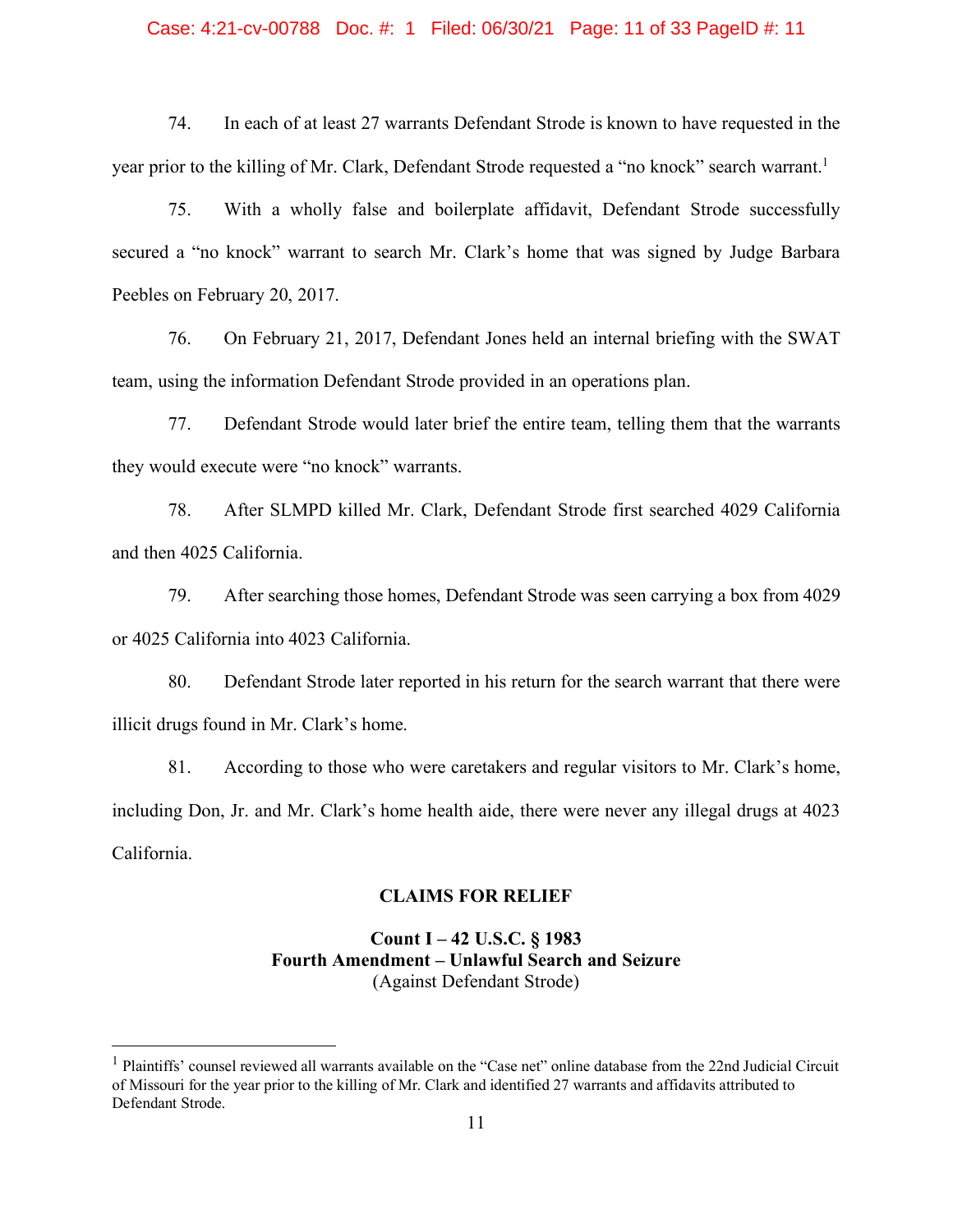### Case: 4:21-cv-00788 Doc. #: 1 Filed: 06/30/21 Page: 12 of 33 PageID #: 12

82. Plaintiffs hereby incorporate by reference each and every allegation contained in the preceding paragraphs as though fully set forth herein.

83. Defendant Strode's warrant was "based upon an affidavit containing 'deliberate falsehood' or 'reckless disregard for the truth' — including  $\ldots$  material omissions of fact — [which] violates the Fourth Amendment." *Z.J. by & through Jones v. Kansas City Bd. of Police Comm'rs*, 931 F.3d 672, 686 (8th Cir. 2019) (citation and quotation marks omitted).

84. Defendant Strode included allegations – attributed to supposed confidential informants – in the warrant affidavit that he knew to be false: that Mr. Clark was harboring and selling illegal drugs and harboring illegal guns.

85. Defendant Strode lied that he had observed foot and vehicle traffic consistent with drug trafficking at Mr. Clark's home, including seeing people entering 4023 California for brief periods of time and then exiting.

86. Even if Defendant Strode had arguable probable cause for the search warrant which he did not — he lacked "reasonable suspicion that knocking and announcing [the officers'] presence, under the particular circumstances, would be dangerous or futile, or that it would inhibit the effective investigation of the crime." *See Richards v. Wisconsin*, 520 U.S. 385, 394 (1997).

87. Mr. Clark's age, work history, and disabilities undermine Defendant Strode's assertion that he had reasonable suspicion to dispense with the knock and announce requirement.

88. Given Mr. Clark's background and the false allegations by Defendant Strode, it would not have been dangerous or futile to knock and announce.

89. As a direct and proximate result of Defendant Strode's conduct, Mr. Clark was deprived of his right to be free from unlawful seizure under the Fourth Amendment of the Constitution of the United States of America and 42 U.S.C. § 1983.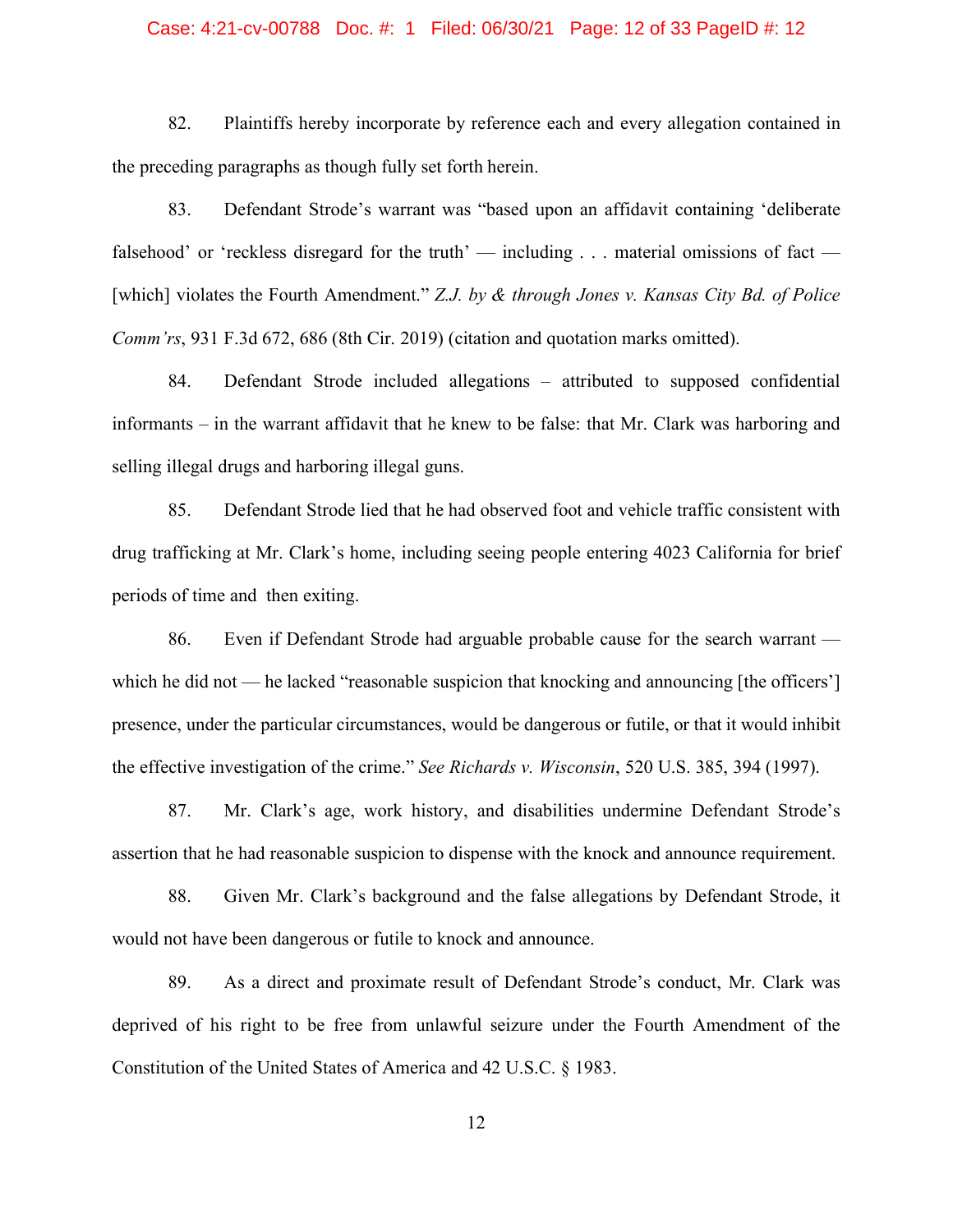### Case: 4:21-cv-00788 Doc. #: 1 Filed: 06/30/21 Page: 13 of 33 PageID #: 13

90. Defendant Strode's application for the "no knock" warrant, under false pretenses, set into motion the events that led to Mr. Clark's death.

91. Defendant Officers appeared at Mr. Clark's home under the false impression that Mr. Clark was dangerous.

92. Defendant Officers broke down Mr. Clark 's door without allowing sufficient time for him – an elderly and disabled man – to get to the door, as would have been available with the execution of a normal warrant.

93. Upon entry, Defendant Ronald Mueller threw a diversionary device into Mr. Clark's home, which further disoriented him given his limited eyesight.

94. Defendant Manasco shot Mr. Clark without providing any announcement or warning.

95. None of the foregoing would have occurred without the conduct of Defendant Strode.

96. Because Mr. Clark lost his life, Plaintiffs have been deprived of their father's companionship, services, instruction, guidance, counsel, lost wages, and support.

97. The acts described herein were intentional, wanton, malicious, and callously indifferent to the rights of Mr. Clark, such that punitive damages should be awarded to punish Defendants and to deter them, as well as other similarly situated individuals, from engaging in similar conduct in the future, in an amount to be determined by a jury.

98. Plaintiffs also seek an award of attorney's fees and costs pursuant to 42 U.S.C. § 1988.

### **Count II – 42 U.S.C. § 1983 Fourteenth Amendment – Reckless Investigation** (Against Defendant Strode)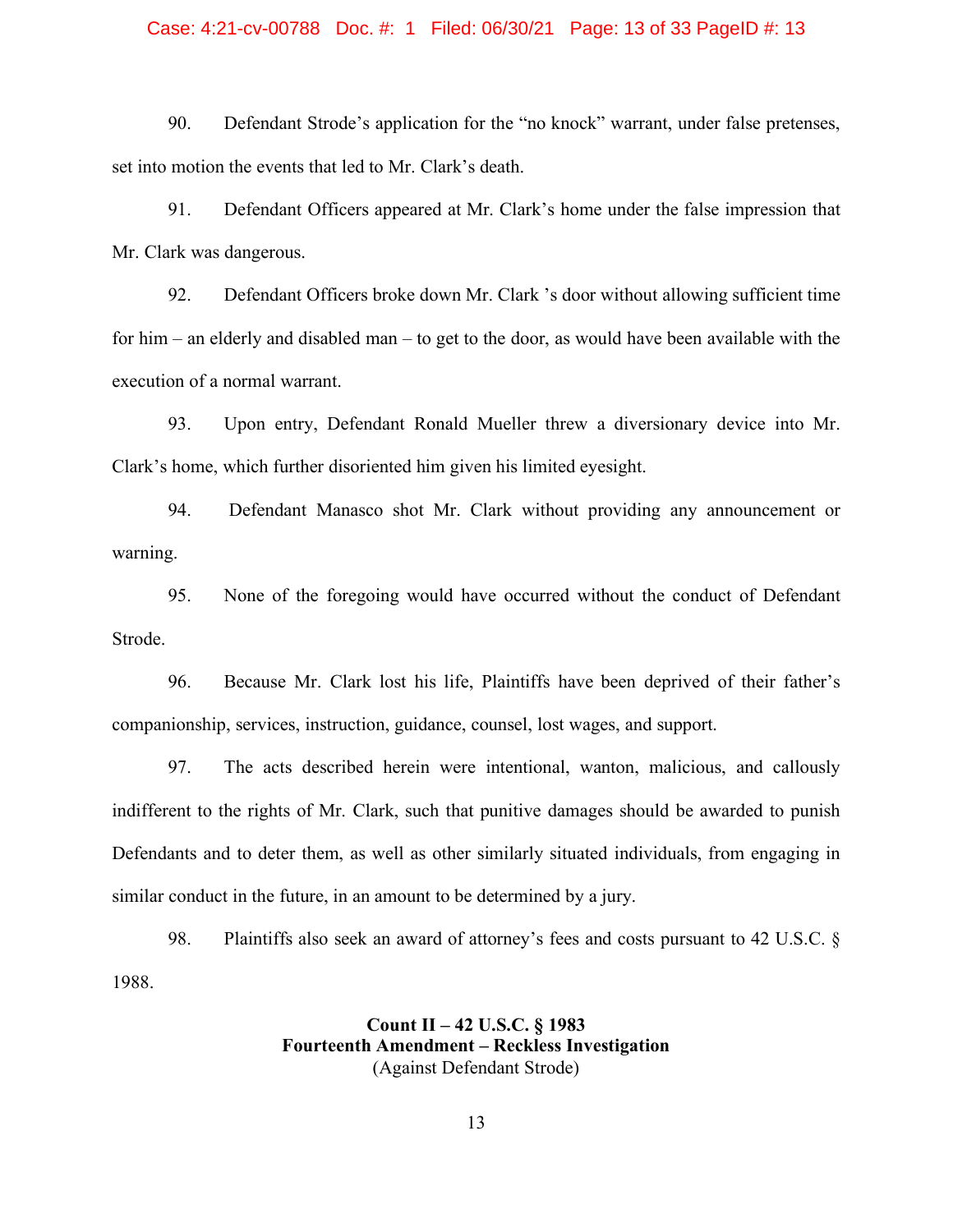### Case: 4:21-cv-00788 Doc. #: 1 Filed: 06/30/21 Page: 14 of 33 PageID #: 14

99. Plaintiffs hereby incorporate by reference each and every allegation contained in the preceding paragraphs as though fully set forth herein.

100. Defendant Strode is liable for a "constitutionally deficient investigation" because he purposefully ignored evidence suggesting Mr. Clark's innocence. *Engesser v. Fox*, 993 F.3d 626, 629 (8th Cir. 2021) (citation omitted).

101. Defendant Strode lied about allegations that Mr. Clark had engaged in criminal activity.

102. Mr. Clark received in-home healthcare at least once a week and was visited by his son who provided physical care for him on an almost daily basis. Neither saw any illegal drugs or illegal firearms in his home.

103. A modicum of investigation into Mr. Clark, such as actually observing him near or around his home, looking up his employment history, or attempting a controlled drug purchase, would have shown Defendant Strode that Mr. Clark was innocent, and that a "no knock" warrant was not warranted.

104. Mr. Clark was elderly, had multiple disabilities, and a history in the military and working private security, and thus a commitment to public safety, that would all demonstrate that there was no reason to believe he was storing or selling illegal drugs or illegal weapons.

105. Defendant Strode's actions were reckless and purposeful.

106. Defendant Strode's affidavit in pursuit of said warrant includes details from supposed confidential informants, but admits that Defendant Strode failed to corroborate or confirm the claims of these alleged confidential informants.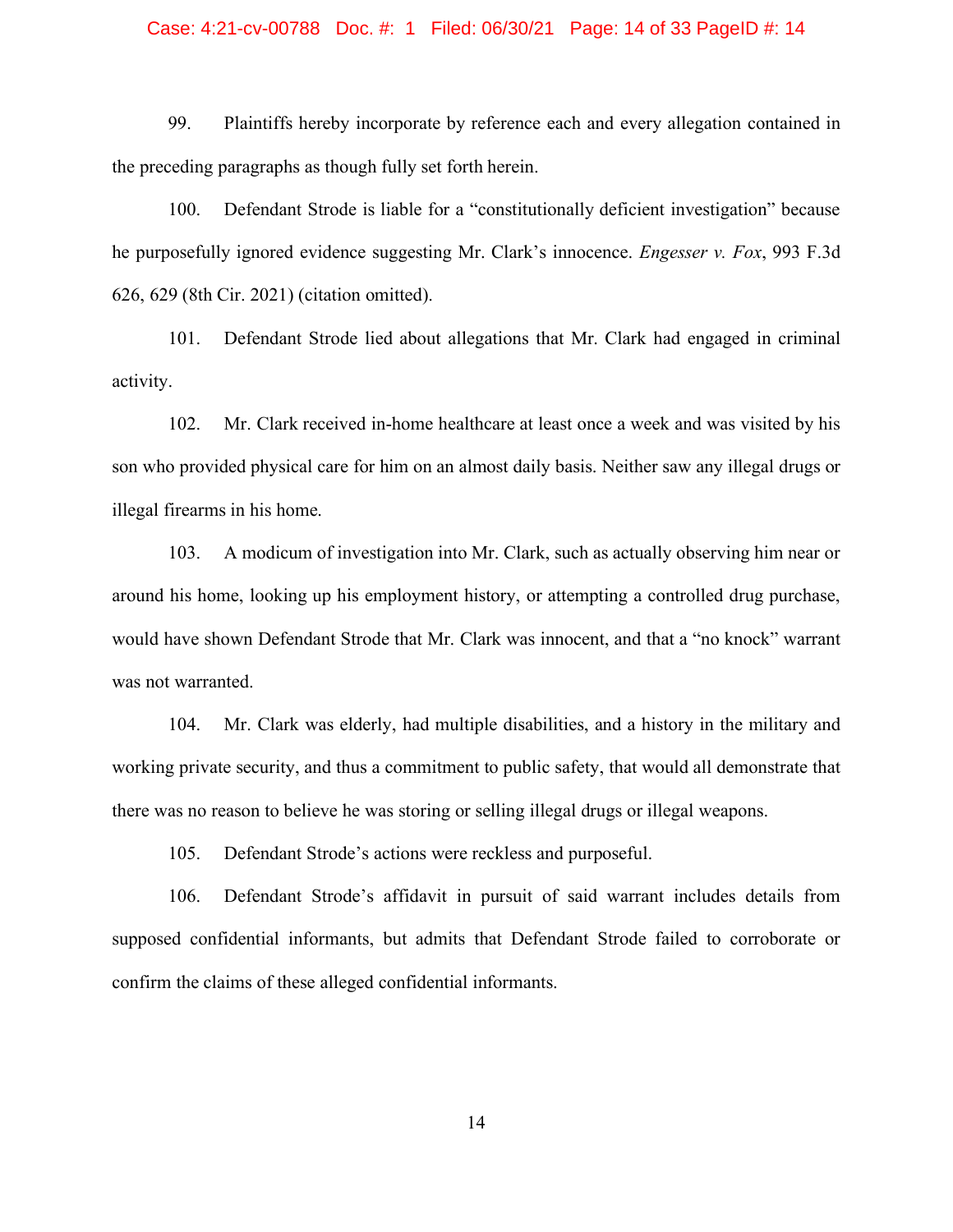### Case: 4:21-cv-00788 Doc. #: 1 Filed: 06/30/21 Page: 15 of 33 PageID #: 15

107. As a direct and proximate result of the conduct of Defendant Strode, Mr. Clark was deprived of his right to be free from reckless investigation under the Fourteenth Amendment of the Constitution of the United States of America and 42 U.S.C. § 1983.

108. Because Mr. Clark lost his life, Plaintiffs have been deprived of their father's companionship, services, instruction, guidance, counsel, lost wages, and support.

109. The acts described herein were intentional, wanton, malicious, and callously indifferent to the rights of Mr. Clark, such that punitive damages should be awarded to punish Defendants and to deter them, as well as other similarly situated individuals, from engaging in similar conduct in the future, in an amount to be determined by a jury.

110. Plaintiffs also seek an award of attorney's fees and costs pursuant to 42 U.S.C. § 1988.

# **Count III – 42 U.S.C. § 1983 Fourth Amendment – Unlawful Authorization of SWAT Team** (Against Defendant Strode)

111. Plaintiffs hereby incorporate by reference each and every allegation contained in the preceding paragraphs as though fully set forth herein.

112. Defendant Strode's "decision to authorize a SWAT team to execute [the] warrant" was unreasonable and thus constitutes a Fourth Amendment violation. *Z.J. by & through Jones*, 931 F.3d at 688 (citing *Holland ex rel. Overdorff v. Harrington*, 268 F.3d 1179, 1189–92 (10th Cir. 2001)).

113. Defendant Strode planned "a surprise, 'no-knock' raid by a SWAT team and [knew] a significant amount of force [would] be used." *Id.*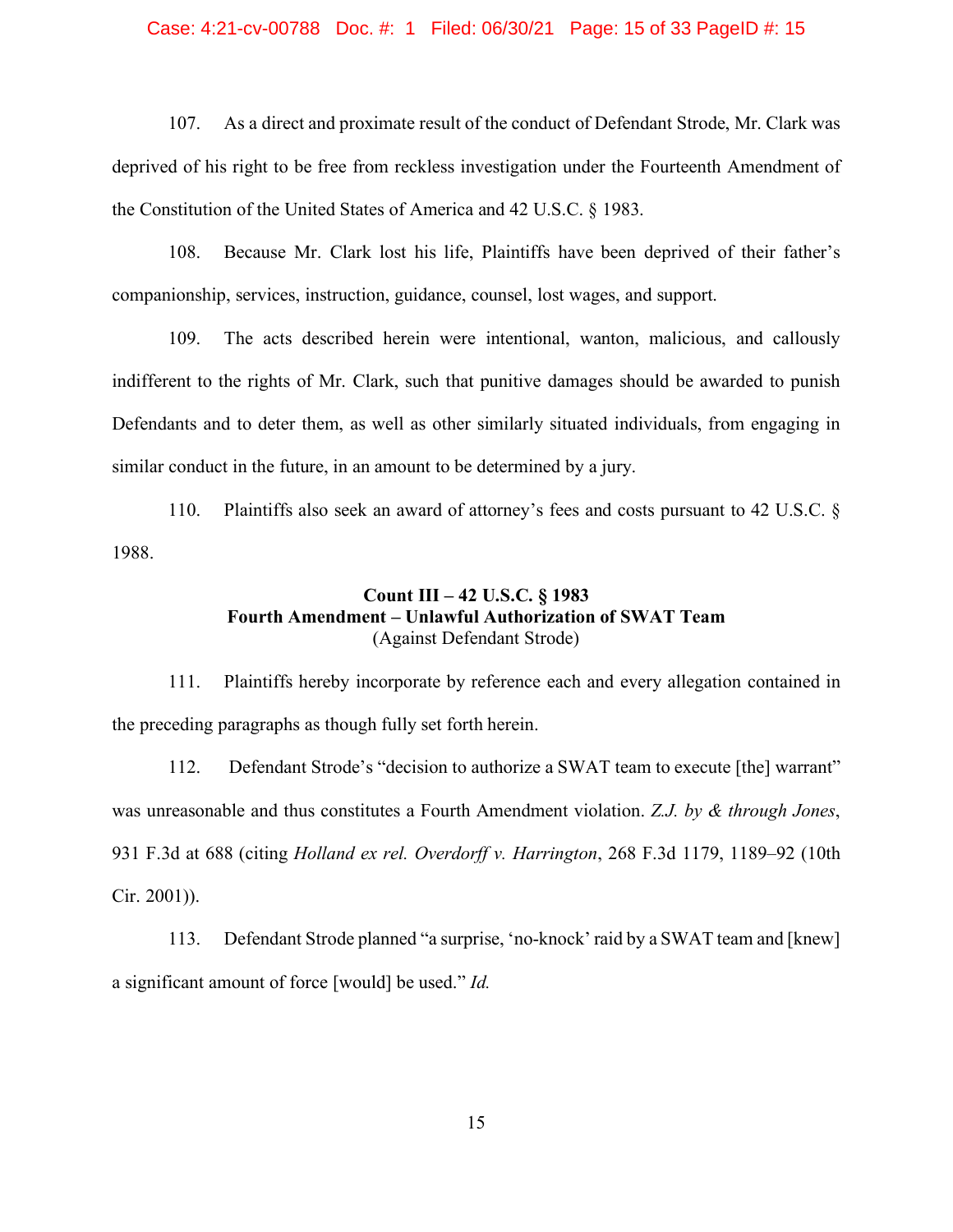### Case: 4:21-cv-00788 Doc. #: 1 Filed: 06/30/21 Page: 16 of 33 PageID #: 16

114. Defendant Strode specifically knew that he had no information and had done no investigation "that would have supported the need to send the SWAT team to execute the search warrant," but he sent them anyway. *Id.*

115. Defendant Strode requested and received "no knock" warrants in 100% of the 27 search warrant applications Plaintiffs' counsel identified in the year prior to Mr. Clark's killing, highlighting his indiscriminate authorization of SWAT without a reasonable basis.

116. As a direct and proximate result of the conduct of Defendant Strode, Mr. Clark was deprived of his right to be free from the unlawful authorization of SWAT to execute a search warrant, under the Fourth Amendment of the Constitution of the United States of America and 42 U.S.C. § 1983.

117. Because Mr. Clark lost his life, Plaintiffs have been deprived of their father's companionship, services, instruction, guidance, counsel, lost wages, and support.

118. The acts described herein were intentional, wanton, malicious, and callously indifferent to the rights of Mr. Clark, such that punitive damages should be awarded to punish Defendant Strode and to deter him, as well as other similarly situated individuals, from engaging in similar conduct in the future, in an amount to be determined by a jury.

119. Plaintiffs also seek an award of attorney's fees and costs pursuant to 42 U.S.C. § 1988.

# **Count IV – 42 U.S.C. § 1983 Fourth and Fourteenth Amendment – Excessive Force** (Against Defendant Manasco)

120. Plaintiffs hereby incorporate by reference each and every allegation contained in the preceding paragraphs as though fully set forth herein.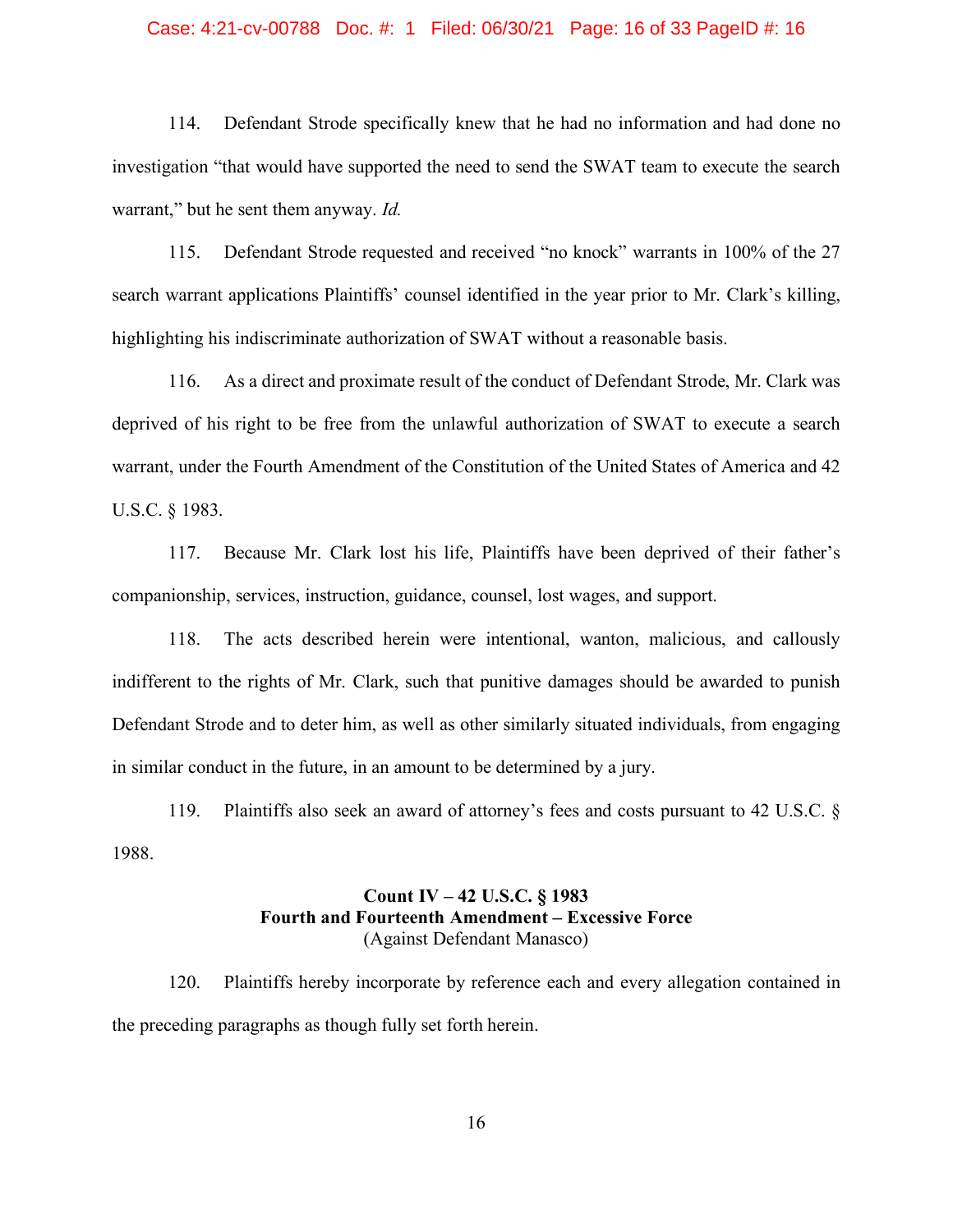### Case: 4:21-cv-00788 Doc. #: 1 Filed: 06/30/21 Page: 17 of 33 PageID #: 17

121. By shooting Mr. Clark, Defendant Manasco effectuated a seizure under the Fourth Amendment. *Est. of Morgan v. Cook*, 686 F.3d 494, 496 (8th Cir. 2012) (citation omitted).

122. Defendant Manasco failed to announce himself as law enforcement and provided no warning to Mr. Clark before entering 4023 California with his gun at the ready.

123. Within moments of entering the house, Defendant Manasco saw Mr. Clark and shot him no less than nine times, nearly detaching his arm.

124. Defendant Manasco did not warn Mr. Clark before unleashing a barrage of gunfire to his torso, despite ample opportunity to warn.

125. Upon information and belief, Mr. Clark was unarmed and not a threat at the time Defendant Manasco shot him.

126. The conduct of Defendant Manasco was unreasonable, unlawful, and unconstitutional, in that Defendant Manasco used more force than was reasonably necessary under the circumstances.

127. A reasonable officer in Defendant Manasco's position would have understood that he was required to adequately announce his presence and authority under the circumstances.

128. A reasonable officer in Defendant Manasco's position would have understood that he was required to provide adequate warning, such that Mr. Clark had the opportunity to comply with any commands.

129. A reasonable officer in Defendant Manasco's position would have known that firing over nine rounds from an automatic rifle was an unreasonable use of force under the circumstances.

130. As a direct result of Defendant Manasco's unlawful shooting and excessive use of force, Mr. Clark was deprived of his right to be secure in his person, his right to be free from the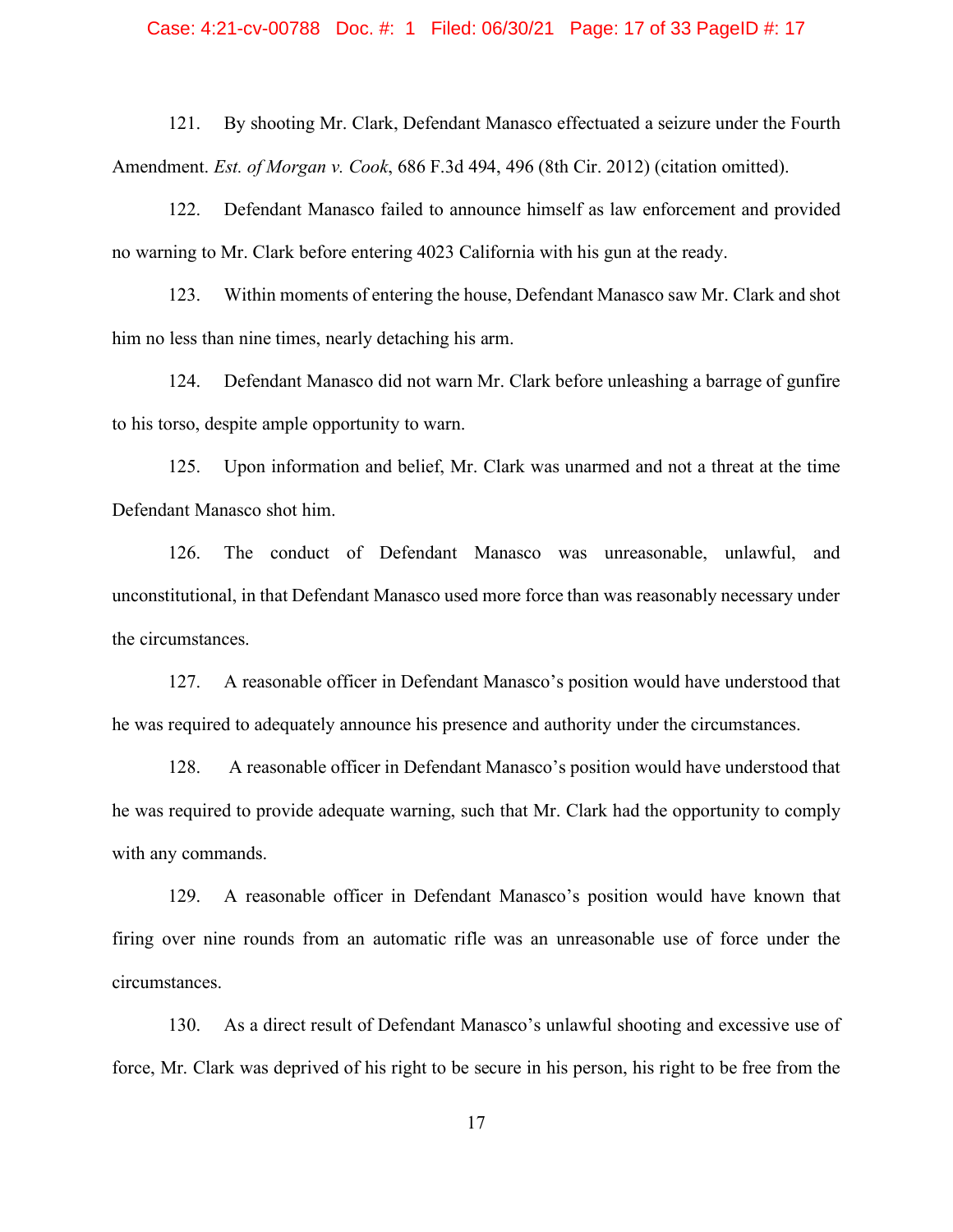### Case: 4:21-cv-00788 Doc. #: 1 Filed: 06/30/21 Page: 18 of 33 PageID #: 18

unreasonable seizure of his person, and his right to be secure from the use of excessive force in violation of his rights under the Fourth and Fourteenth Amendments to the Constitution of the United States of America and 42 U.S.C. § 1983.

131. As a direct result of Defendant Manasco's unlawful shooting and excessive use of force against Mr. Clark, Plaintiffs have been deprived of their father's society, comfort, companionship, services, instruction, guidance, counsel, and support.

132. The acts of Defendant Manasco, as set forth above, were intentional, wanton, malicious, evil, and oppressive, or exhibited a reckless indifference or conscious disregard for Mr. Clark's federally-protected rights, thus entitling Plaintiffs to an award of punitive damages against Defendant Manasco in order to punish him and to deter him and others similarly situated from like conduct in the future.

133. Plaintiffs also seek an award of attorney's fees and costs pursuant to 42 U.S.C. § 1988.

# **Count V – 42 U.S.C. § 1983 Fourteenth Amendment – Deliberate Indifference**

(Against Defendants Jones, Manasco, James Wurm, Brandon Moore, Ronald Mueller, Joshua Becherer, Ronald Allen, Bennie Blackmon, Daniel Book, Matthew Tesreau, James Zwilling, Mark Seper, Glennon Frigerio, Joseph Busso, Jon Long, Daniel Cora, Timothy Boyce, Michael Flatley, Curtis Burgdorf)

134. Plaintiffs hereby incorporate by reference each and every allegation contained in the preceding paragraphs as though fully set forth herein.

135. The Due Process Clause of the Fourteenth Amendment required Defendants to

provide medical care to Mr. Clark if he was injured while being apprehended by the police. *Teasley* 

*v. Forler*, 548 F. Supp. 2d 694, 709 (E.D. Mo. 2008) (citation omitted).

136. After mercilessly and unlawfully shooting Mr. Clark repeatedly, Defendant Manasco failed to call for medical care for Mr. Clark.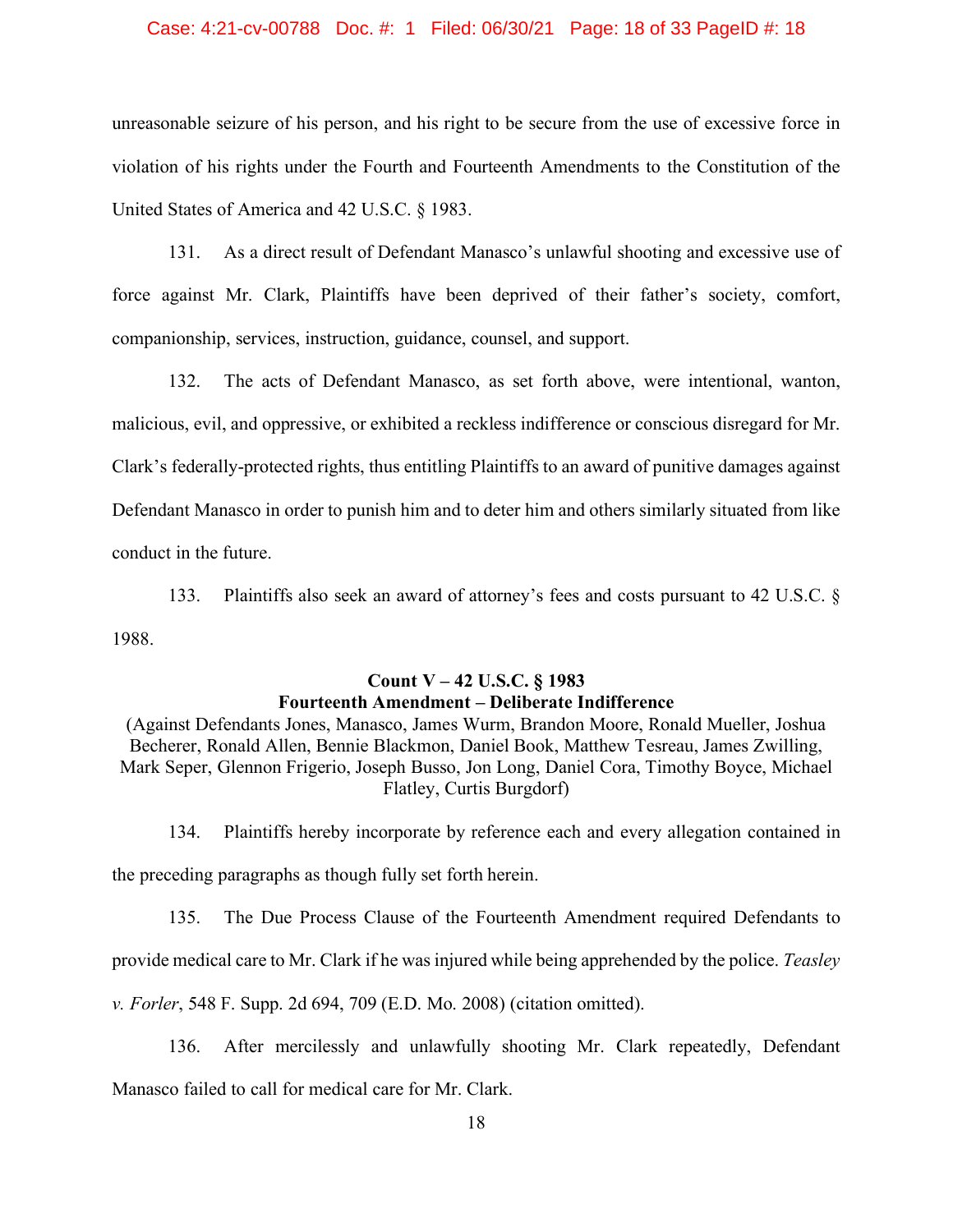### Case: 4:21-cv-00788 Doc. #: 1 Filed: 06/30/21 Page: 19 of 33 PageID #: 19

137. No Defendant Officers took action to stanch Mr. Clark's bleeding or provide any form of emergency first aid in the first crucial minutes after Defendant Mansco shot him..

138. Instead, Defendant Officers stood over Mr. Clark, pointing their guns at him or otherwise passing by, while he mumbled incoherently and bled to death on his bedroom floor.

139. Defendant Officers did not immediately seek emergency medical care for Mr. Clark.

140. It was not until Defendant Aubuchon heard the shootings from 4025 California, walked over, and saw Mr. Clark bleeding out on the floor that someone finally called EMS to provide medical care.

141. Mr. Clark was suffering an obvious, serious medical need after being shot no less than nine times with an assault rifle.

142. The period of time between Defendant Manasco shooting Mr. Clark and Defendant Aubuchon calling EMS consisted of the crucial minutes when Defendant Officers could have provided (or caused to be provided) medical support to Mr. Clark to stanch his bleeding and save his life.

143. Mr. Clark's death occurred as a direct and proximate result of Defendants' deliberately indifferent actions.

144. Mr. Clark's death, following Defendant Officers' delay in summoning medical care, was a reasonable and probable consequence of Defendants' acts and omissions.

145. As a further direct and proximate result of the conduct of Defendant Officers, Mr. Clark was deprived of his right to be free from deliberate indifference to his medical needs under the Fourteenth Amendment of the Constitution of the United States of America and 42 U.S.C. § 1983.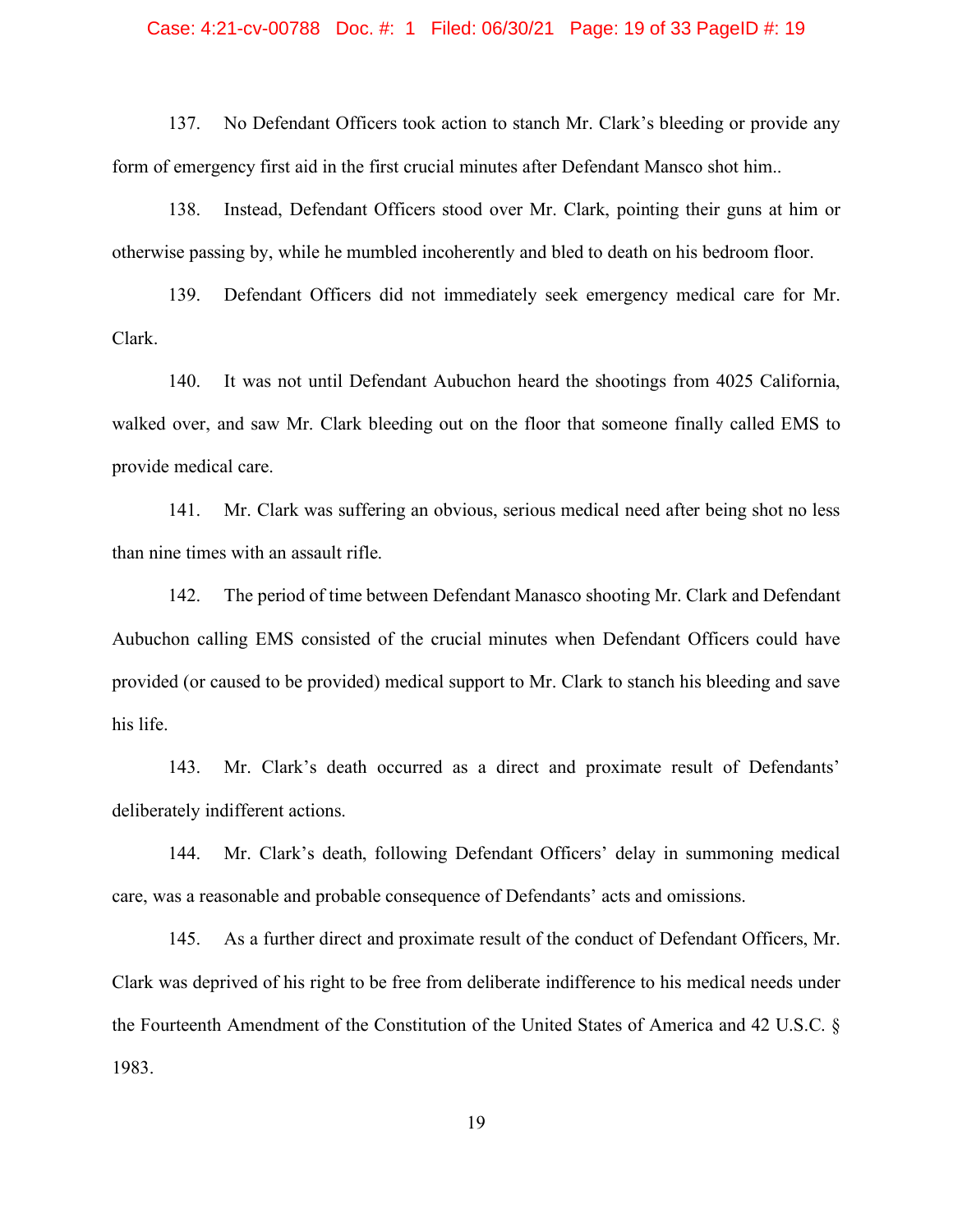146. The acts of Defendant Officers, as set forth above, were intentional, wanton, malicious, evil and oppressive, or exhibited a reckless indifference or conscious disregard for Mr. Clark's federally-protected rights, thus entitling Plaintiffs to an award of punitive damages against Defendant Officers in order to punish Defendants and to deter them and others similarly situated from like conduct in the future.

147. Plaintiffs also seek an award of attorney's fees and costs pursuant to 42 U.S.C. § 1988.

# **Count VI – 42 U.S.C. § 1983 Municipal Liability under** *Monell* (Against Defendant City of St. Louis)

148. Plaintiffs hereby incorporate by reference each and every allegation contained in the preceding paragraphs as though fully set forth herein.

149. Defendant City has policies and/or customs of (1) seeking warrants without probable cause, including falsifying information about potential suspects, allegations from confidential informants, and observations of suspicious activity; (2) unreasonably requesting and deploying SWAT for all search warrants; and (3) failing to ensure police officers are supervised and disciplined for violations of arrestees' constitutional rights.

150. Mr. Clark's death is a result of the aforementioned policies or customs.

151. Defendant City is therefore culpable for the constitutional violations set forth in the aforementioned Counts, pursuant to *Monell v. N.Y. Dep't of Soc. Servs.*, 436 U.S. 658 (1978).

152. The policy or custom of seeking warrants without probable cause, including falsifying information, led to Mr. Clark's death.

153. In a 2020 report, the Ethical Society of Police, an organization of primarily African-American police officers in St. Louis, documented numerous incidents wherein SLMPD officers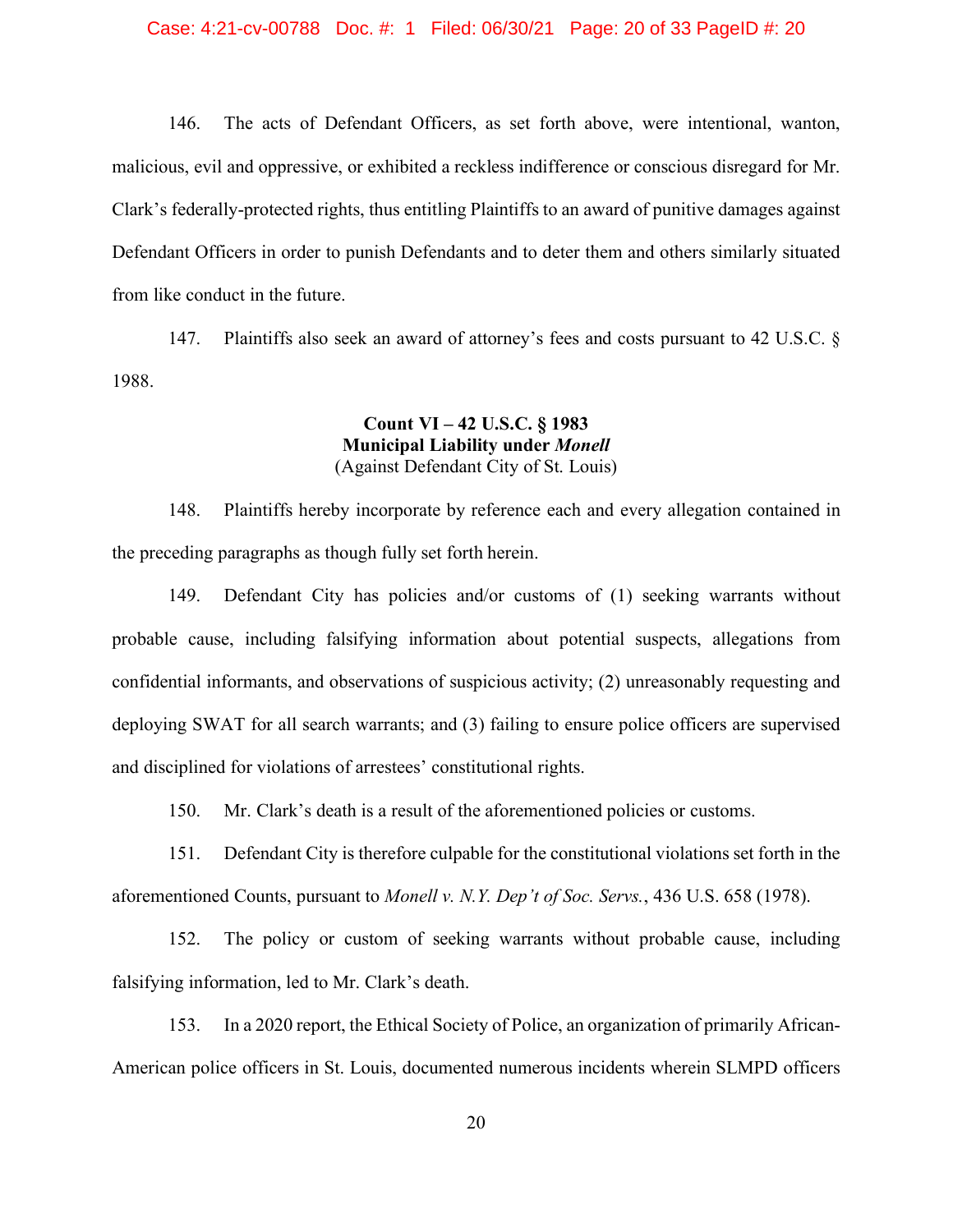### Case: 4:21-cv-00788 Doc. #: 1 Filed: 06/30/21 Page: 21 of 33 PageID #: 21

falsified information and otherwise engaged in unlawful conduct to seek search warrants, including:

- a. A 2015 incident in which a Caucasian male officer lied in a search warrant application and stated he completed surveillance on a subject;
- b. A separate incident when an African-American officer committed a similar offense;
- c. A 2016 incident when a Caucasian male officer repeatedly placed the same wording in search warrants.
- 154. Numerous other incidents of similar behavior have been identified by other parties.

155. A St. Louis Post-Dispatch review of warrant application affidavits provided by SLMPD Officer Shell Sharp from 2007-08 showed that all but one affidavit outlined the same pattern of surveillance, suspicious activity observed, and information from a confidential informant. 2

156. Just like Defendant Strode, Officer Sharp lied about "conducting surveillance" as well as about observing "suspicious activity."<sup>3</sup>

157. A separate officer, William "Bill" Noonan, was identified as having also sought warrants without probable cause. Officer Noonan later told reporters that "he was told that if he retired, internal affairs investigators would not continue to pursue [other officers]" even though another officer had come under suspicion of similar conduct.4

 <sup>2</sup> Robert Patrick, *Former St. Louis officers allege 'witch hunt'*, St. Louis Post-Dispatch (Jan. 2, 2010), https://www.stltoday.com/news/former-st-louis-officers-allege-witch-hunt/article\_18909dcd-e6d0-5641-9ced-5ef56b562895 html.

<sup>3</sup> *Id.*

<sup>4</sup> *Id.*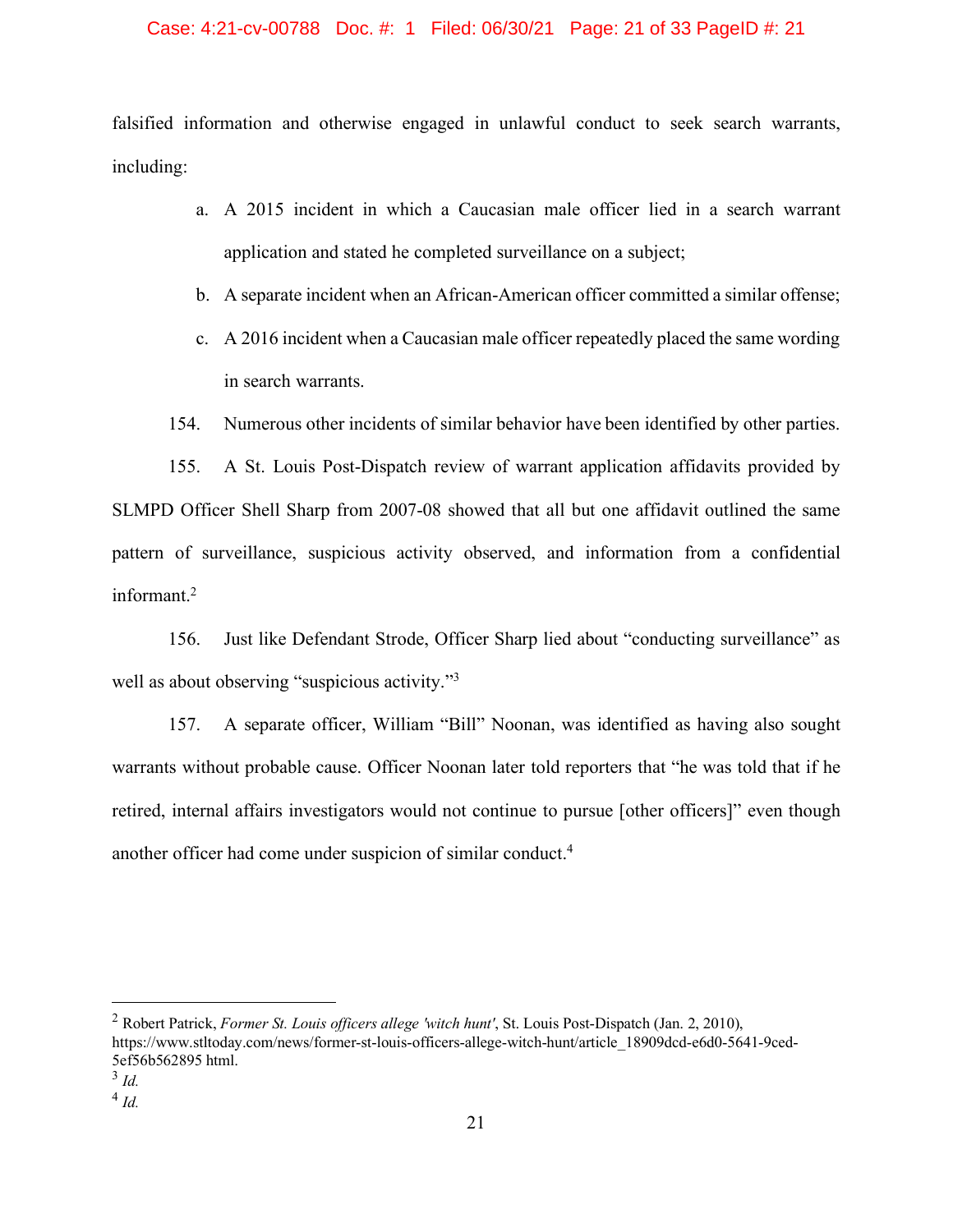### Case: 4:21-cv-00788 Doc. #: 1 Filed: 06/30/21 Page: 22 of 33 PageID #: 22

158. Then-Circuit Attorney Jennifer Joyce told the newspaper "that she had also lost confidence in Officer Mike Mathews, because of his refusal to submit to questions about one of his search warrants."<sup>5</sup>

159. On September 14, 2016, the Honorable Elizabeth Hogan, Circuit Judge for the 22nd Judicial Circuit of the State of Missouri, found that SLMPD Officer Ellis Brown gave conflicting statements in a sworn affidavit and in testimony regarding whether a confidential informant provided information for a warrant application. It was upon this false information that Officer Brown secured a search warrant to unlawfully search a St. Louis resident's home. In that case, the state court judge demanded Officer Brown be provided an attorney because his testimony "implicate[d] practices and procedures within the entire St. Louis Police Department." *State of Missouri v. Aaron White*, No. 1522-CR03779-01 (22nd Judicial Circuit Sept. 4, 2016).

160. Then-SLMPD Commissioner Doyle Sam Dotson III was aware, or should have been aware, of the numerous instances of officers falsifying information to secure search warrants and otherwise applying for search warrants without probable cause.

161. Despite that knowledge, Commissioner Dotson took no action in response to the conduct of these officers or to prevent future similar conduct from those officers.

162. Commissioner Dotson failed to do so despite being aware that officers serving unlawful search warrants, particularly when the warrants are executed by SWAT officers, can yield deadly consequences.

163. This SLMPD policy and custom of seeking warrants without probable cause was a moving force behind the constitutional violation of Mr. Clark's rights.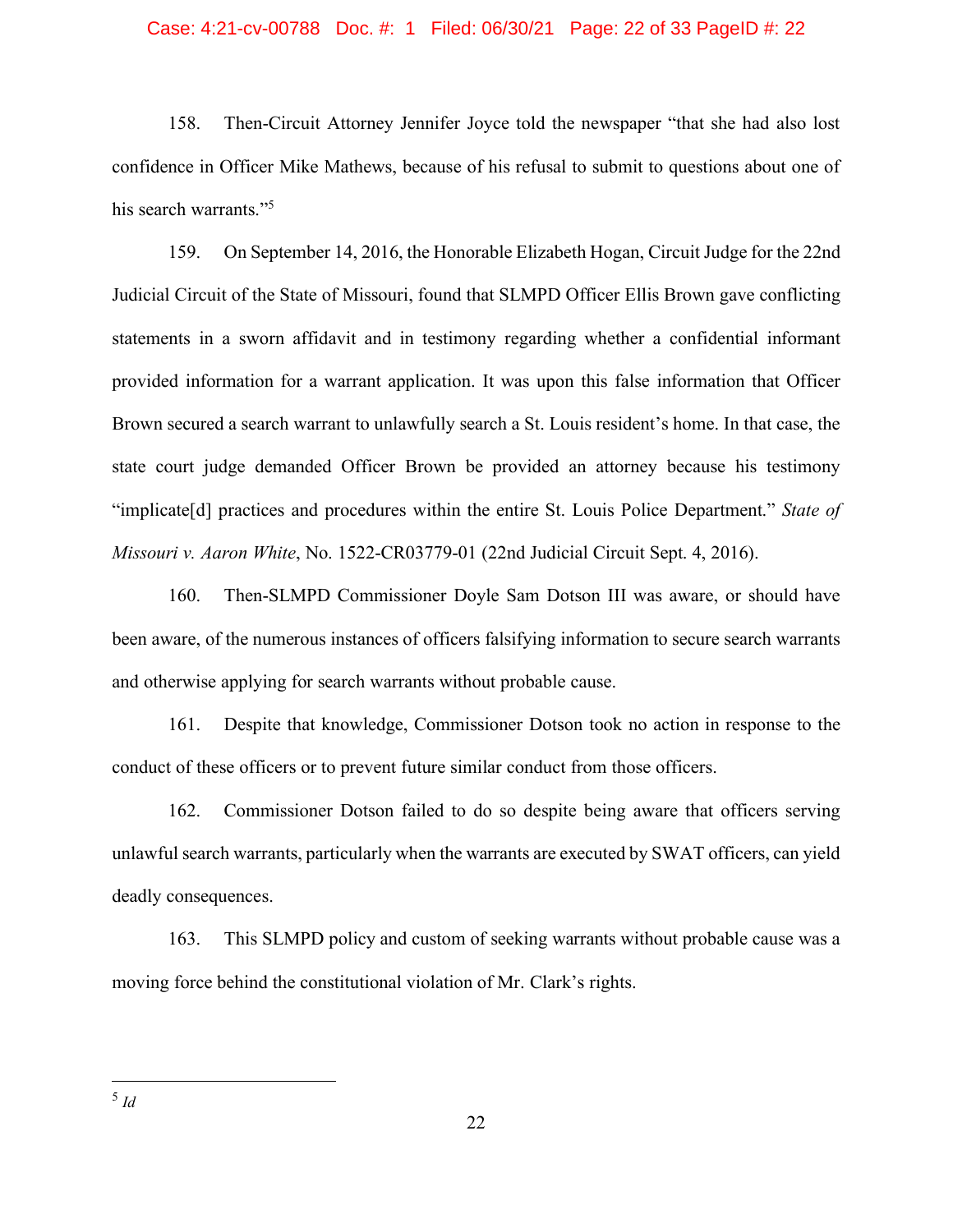### Case: 4:21-cv-00788 Doc. #: 1 Filed: 06/30/21 Page: 23 of 33 PageID #: 23

164. Commissioner Dotson further set a policy that required SLMPD officers to use SWAT when they executed virtually every drug-related search warrant, all without first requiring such officers demonstrate the reasonable suspicion or probable cause otherwise necessary to justify the excessive force inherent in the use of SWAT.

165. In *State of Missouri v. Aaron White*, No. 1522-CR03779-01, Officer Brown testified that SLMPD's policy requires virtually all of their work to utilize SWAT for "safety reasons." If SWAT is not available, SLMPD officers and detectives "have to wait until [they] have those people in place before [they] can execute the warrant."

166. According to information obtained by the Coalition Against Police Crimes and Repression ("CAPCR") through public records requests, SWAT was deployed *over 1780 times*  from 2012 to 2018. Around 97% of all SWAT deployments during this time period were to execute search warrants.

167. CAPCR's research found that of the 10 fatal police shootings by SLMPD officers between 2013 to 2018 that have publicly identified officers, eight involved SWAT members or officers who would later join SWAT, highlighting the inherent danger in the deployment of SLMPD SWAT officers.

168. Commissioner Dotson set the foregoing policy regarding deployment of SWAT to execute all drug-related search warrants despite knowing the danger of doing so.

169. Specifically, Commissioner Dotson knew the practice of SWAT was to execute search warrants for contraband through the use of extreme physical force, such as the use of assault rifles, diversionary devices, and other military tactics.

170. Defendant City of St. Louis was deliberately indifferent to the danger inherent in adopting and implementing such a policy.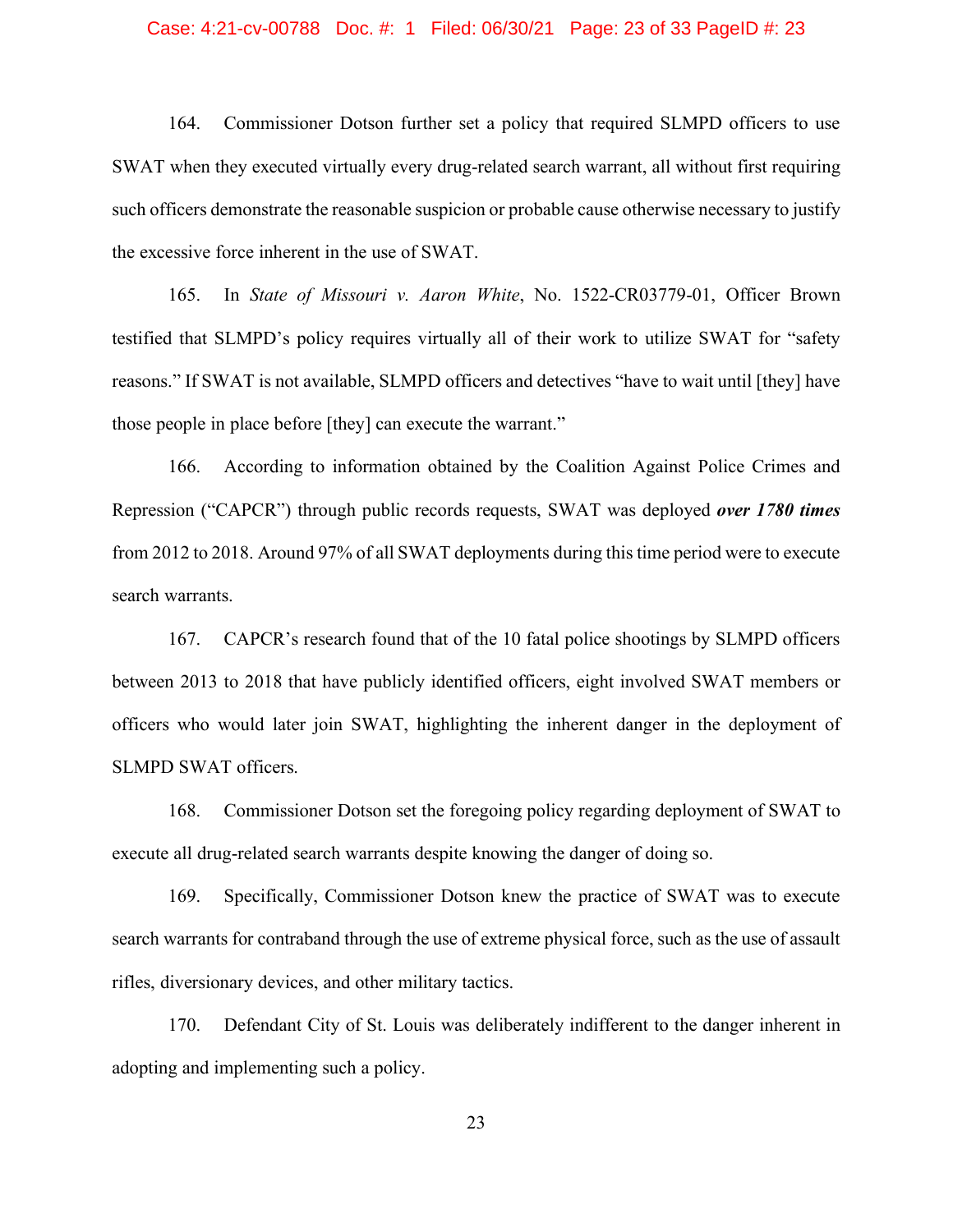### Case: 4:21-cv-00788 Doc. #: 1 Filed: 06/30/21 Page: 24 of 33 PageID #: 24

171. Commissioner Dotson's decision to deploy SWAT for all search warrants, without first requiring officers to demonstrate the reasonableness of authorizing SWAT, was a direct cause in the violation of Mr. Clark's constitutional rights and loss of life.

172. Defendant City of St. Louis is also liable for its failure to supervise and discipline SLMPD officers for seeking warrants without probable cause, including by falsifying information and failing to corroborate confidential informant's allegations prior to seeking warrants; deploying SWAT for all search warrants (without reasonable suspicion or probable cause to support the excessive force inherent in the use of SWAT); and otherwise violating individuals' constitutional rights.

173. A failure to supervise claim exists where: "(1) [the City's practices] were inadequate; (2) [the Cit]y was deliberately indifferent to the rights of others in adopting them, such that the failure to train or supervise reflects a deliberate or conscious choice by the [City]; and (3) an alleged deficiency in the training [or supervising] procedures actually caused the plaintiff's injury." *B.A.B., Jr. v. Bd. of Educ. of City of St. Louis*, 698 F.3d 1037, 1040 (8th Cir. 2012) (cleaned up) (quoting *Parrish v. Ball*, 594 F.3d 993, 997 (8th Cir. 2010)).

174. SLMPD officers face little to no discipline or job consequences for seeking warrants without probable cause; seeking "no knock" warrants without reasonable suspicion to dispense with the knock and announce requirement; or unlawfully authorizing SWAT for all search warrants, without the requisite showing that such force is required to execute the warrant.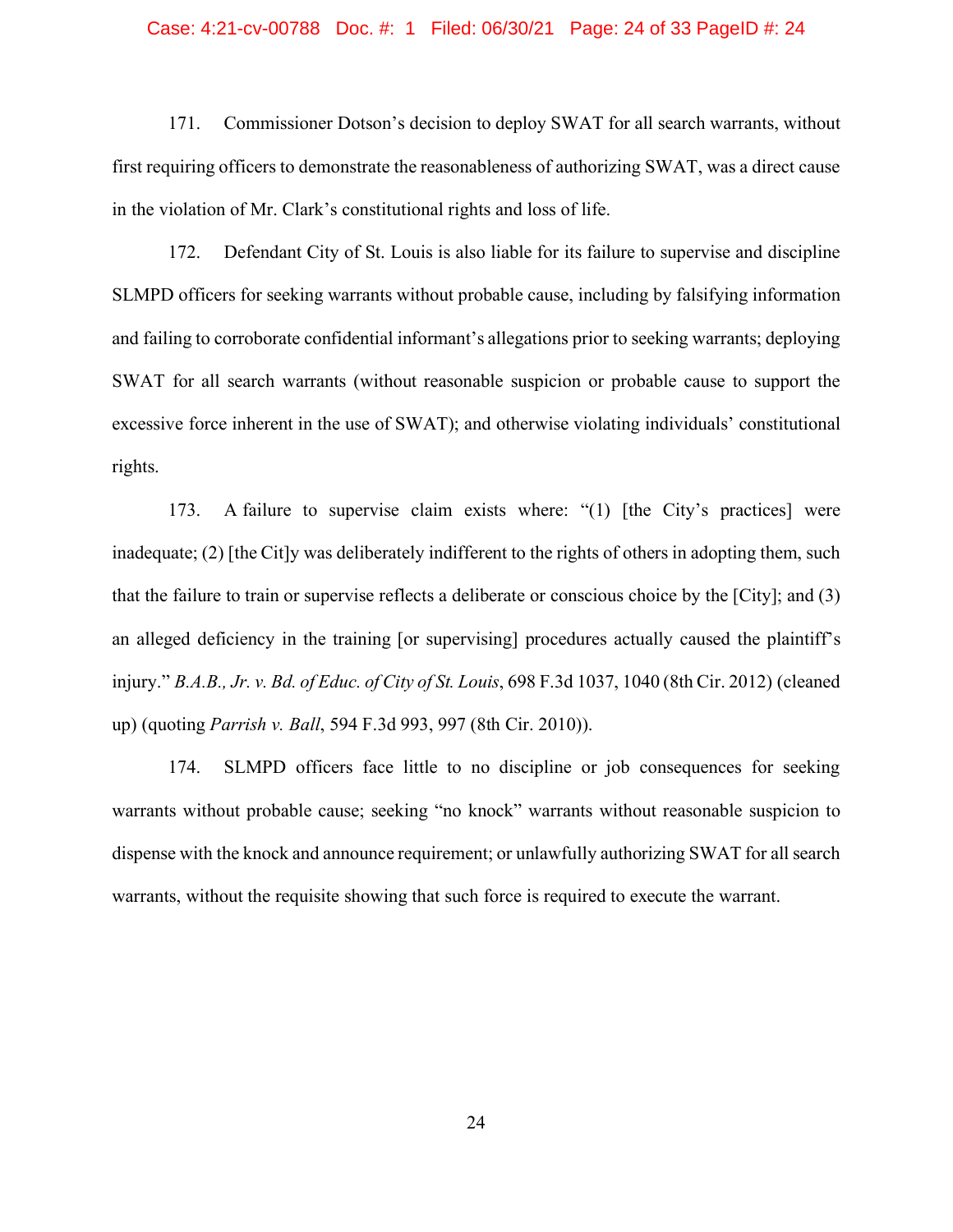### Case: 4:21-cv-00788 Doc. #: 1 Filed: 06/30/21 Page: 25 of 33 PageID #: 25

175. Countless newspaper articles detail SLMPD's Internal Affairs and the Force Investigative Unit's failure to properly investigate police killings in the years preceding (and following) Mr. Clark's killing.6

176. The aforementioned Ethical Society of Police research highlights numerous instances in which Caucasian SLMPD officers—who, based on recent figures, constitute over 66 percent of SLMPD—have not been properly disciplined for similar behavior alleged in this Complaint:

- a. In 2015, a Caucasian male officer lied in a search warrant. The officer represented that he completed surveillance on a subject, but he was assigned to a detail at the time he allegedly completed such surveillance. As a result of the officer's lack of prior surveillance, he forced entry into the wrong house. SLMPD's original recommendation was to fire the officer, but the former interim Chief (and former Chief, Sam Dotson) refused to terminate him.
- b. In 2016, a Caucasian male officer used identical wording in multiple affidavits supporting search warrant applications. The cases in which these warrants were sought were dismissed for this reason. The officer did not face any significant discipline, and he was not charged criminally. This officer was allowed to resign rather than face any consequences.

 <sup>6</sup> *See, e.g.,* Alison Flowers & Sam Stecklow, *A Police Killing in St. Louis Remains Shrouded in Darkness,* Riverfront Times (May 29, 2021), https://www riverfronttimes.com/newsblog/2021/05/29/a-police-killing-in-stlouis-remains-shrouded-in-darkness; Champe Barton, *St. Louis Has Never Shared Police Shooting Investigation Results With Its Civilian Oversight Board*, The Trace (Apr. 3, 2021),https://www.thetrace.org/2021/04/st-louispolice-shootings-civilian-oversight-board/.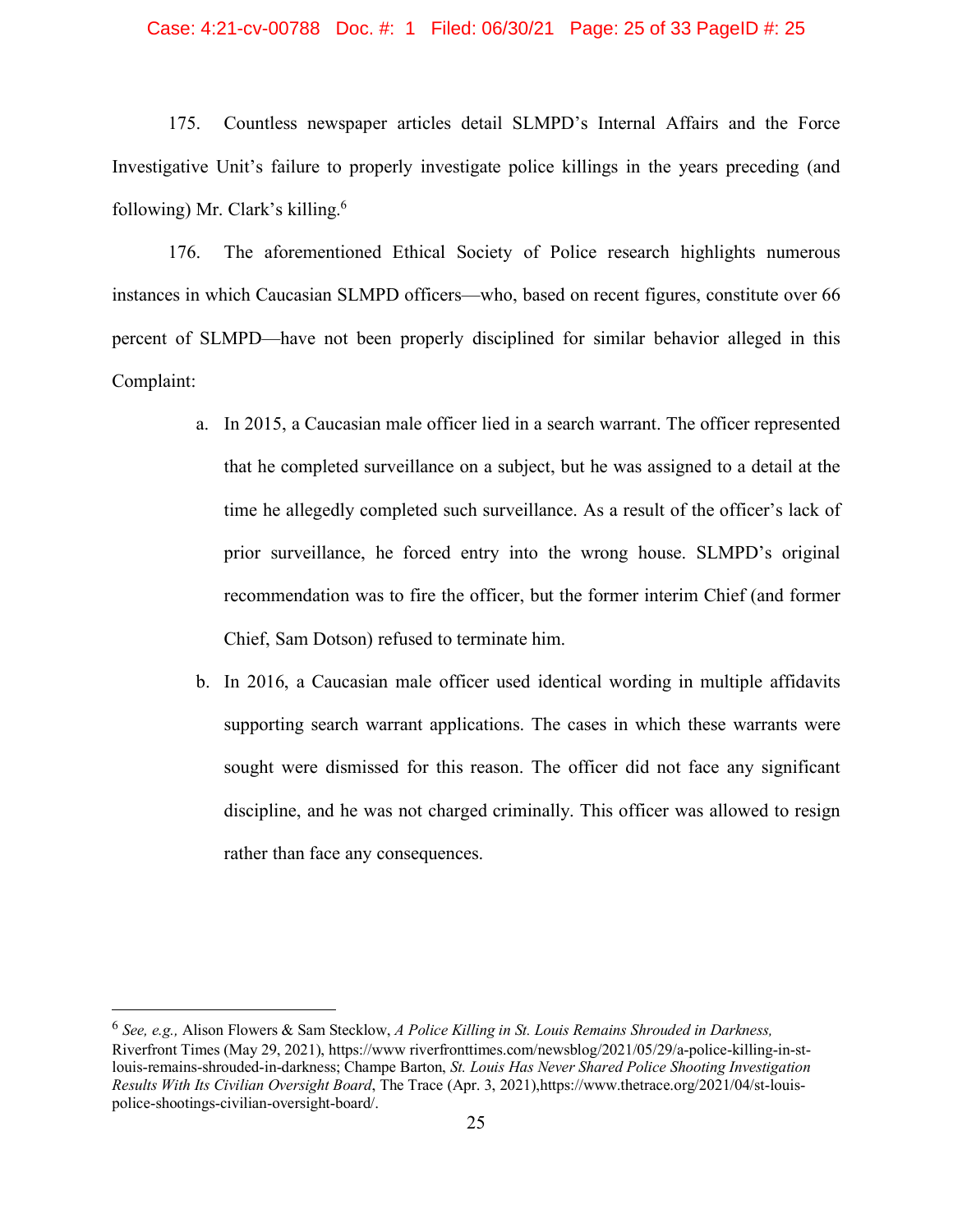c. In August 2016, a complaint was levied against a Caucasian male officer for uncivil treatment. The officer allegedly told the complainant that he "would be the next person killed by police."

177. Defendant Manasco, after taking part in the killing of Carlos Boles in March 2011, took pictures of Boles's bullet-ridden body and shared it with another officer. Despite talks of an "investigation," Defendant Manasco remained in SWAT and, since then, has been party not only to the killing of Don Clark, but also Isaiah Hammett, the latter of which occurred mere months after taking Don Clark's life. 7

178. Even when the serving of a warrant by SWAT officers results in a civilian injury or fatality, the investigation by SLMPD is perfunctory and aimed at protecting officers rather than determining if there has been a violation of civilian's rights. For example, officers are typically not promptly interviewed, and, when they are interviewed, officers are asked leading questions. Alternatively, witnesses or complainants are subjected to hostile cross-examination.

179. The foregoing demonstrates deliberate indifference on the part of the City of St. Louis. The need to supervise SWAT officers to prevent them from violating potential arrestees' rights, and to discipline them if and when they do, is so obvious that the City's failure to do so was (and is) likely to result in the rights of people such as Mr. Clark being violated.

180. This failure to sufficiently supervise and/or discipline led directly to Mr. Clark's death.

 <sup>7</sup> *St. Louis police probing leaked Carlos Boles crime scene photo*, St. Louis Post-Dispatch (Mar. 15, 2011), https://www.stltoday.com/news/local/metro/st-louis-police-probing-leaked-carlos-boles-crime-scenephoto/article\_7e7b4938-4f35-11e0-a628-00127992bc8b.html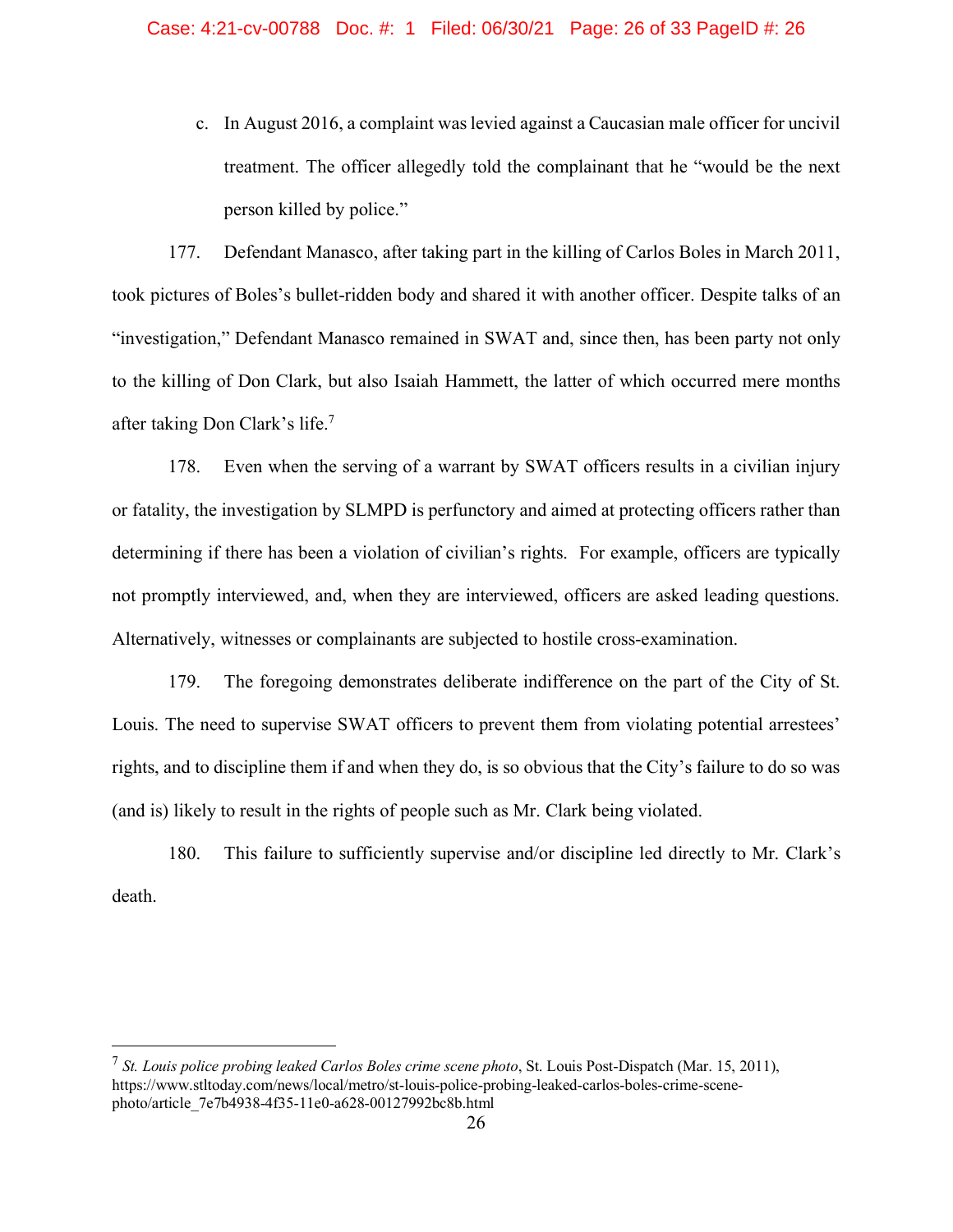### Case: 4:21-cv-00788 Doc. #: 1 Filed: 06/30/21 Page: 27 of 33 PageID #: 27

181. Because of Defendant City of St. Louis' policies and customs as described herein, Defendant Strode knew that there would be no substantive investigation into his failure to secure probable cause before applying for the warrant that led to Mr. Clark's death.

182. Further, Defendant Strode could be certain that there would be no discipline or supervision related to his applying for a "no knock" warrant without reasonable suspicion to dispense with the knock and announce requirement.

183. Because of the policies and customs of Defendant City of St. Louis, Defendant Manasco was well aware that he could use excessive force to take Mr. Clark's life without threat of repercussion from his employer.

184. Had Defendant City of St. Louis properly trained, supervised, and disciplined officers for countless past violations, the officers would not have allowed this merciless raid to happen in the first instance.

185. These failures and City policies are the moving force behind, and direct and proximate cause of, the constitutional violations suffered by Mr. Clark as alleged herein.

186. As a result of Defendant City of St. Louis' unconstitutional policies or customs and failure to discipline or supervise police officers, Plaintiffs' father was deprived of his rights under the Fourth and Fourteenth Amendments to the Constitution of the United States, which is remediable under 42 U.S.C. § 1983.

187. Plaintiffs seek an award of attorney's fees and costs pursuant to 42 U.S.C. § 1988.

# **Count VII – 42 U.S.C. § 1983 Fourteenth Amendment – State Created Danger** (Against Defendant City and Defendant Strode)

188. Plaintiffs hereby incorporate by reference each and every allegation contained in the preceding paragraphs as though fully set forth herein.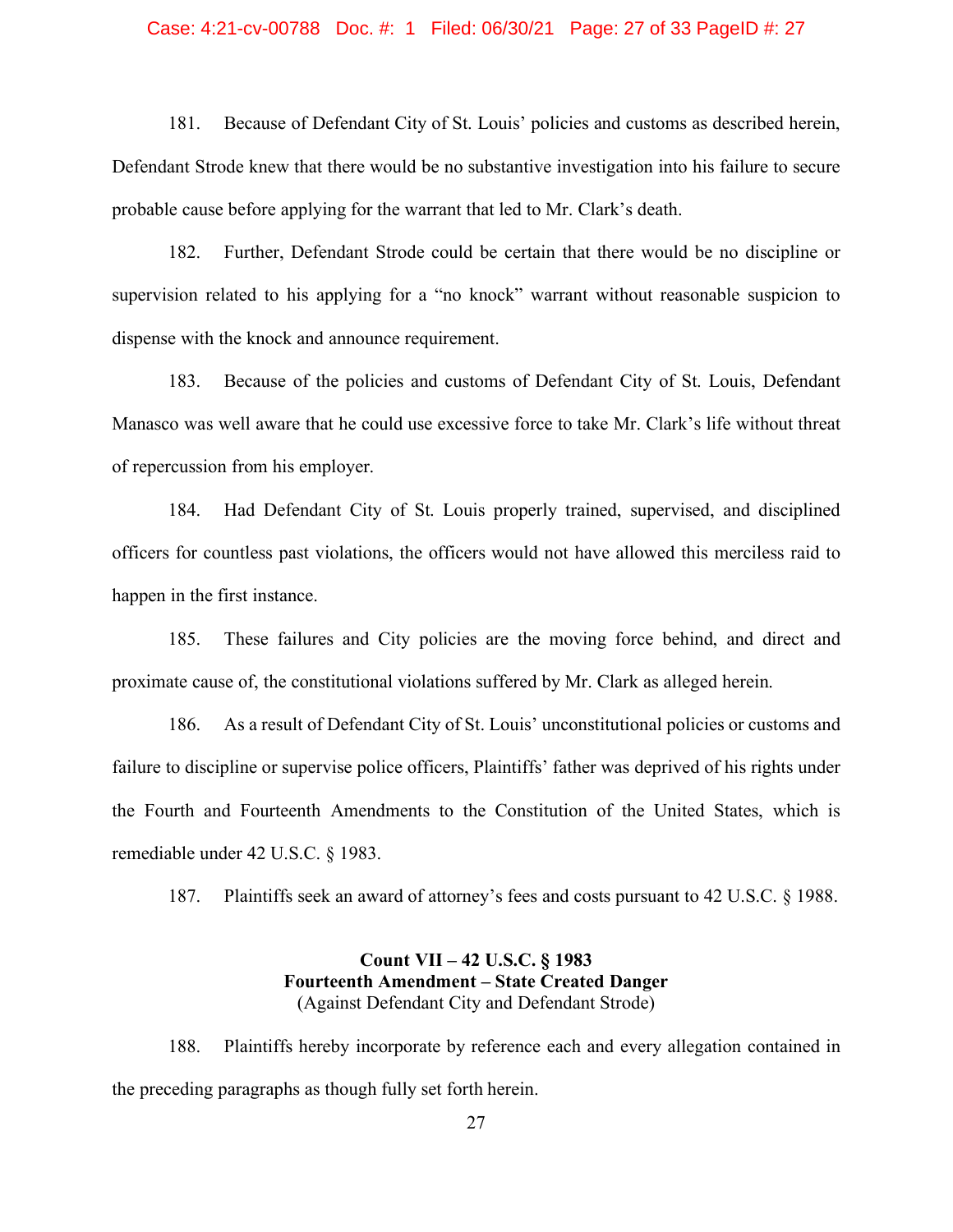### Case: 4:21-cv-00788 Doc. #: 1 Filed: 06/30/21 Page: 28 of 33 PageID #: 28

189. Defendant City and Defendant Strode created a dangerous situation that violated Mr. Clark's fundamental, substantive due process rights to "personal safety." *Flowers v. City of Minneapolis*, *Minn*., 478 F.3d 869, 873 (8th Cir. 2007).

190. Defendant Strode's false allegations in his search warrant application, his "unwarranted direction of suspicion" toward Mr. Clark, and his indiscriminate requests for "no knock" warrants and authorization of SWAT created a situation that necessarily led to Mr. Clark's violent and wholly preventable death. *Id.* Defendant Strode's actions put "[Mr. Clark] in danger of an armed police raid [and] other assaultive conduct" by the Defendant Officers. *Id.* at 874–75.

191. Defendant City's policies and customs, as described herein, created a danger that Mr. Clark would be seriously injured or killed that would not have existed but for the Defendant City's actions.

192. Defendant City and Defendant Strode's deliberate indifference to Mr. Clark's substantive due process rights shocks the conscience. Mr. Clark, an elderly and disabled veteran, died a violent and horrific death based on Defendant City and Defendant Strode's actions that created a "danger of significant harm to [him] that did not previously exist." *Id.* at 875 (citation and quotations omitted).

193. As a result of Defendant City and Defendant Strode's conduct, Plaintiffs' father was deprived of his rights under the Fourteenth Amendment to the Constitution of the United States, which is remediable under 42 U.S.C. § 1983.

194. The acts of Defendant Strode, as set forth above, were intentional, wanton, malicious, evil and oppressive, or exhibited a reckless indifference or conscious disregard for Mr. Clark's federally-protected rights, thus entitling Plaintiffs to an award of punitive damages against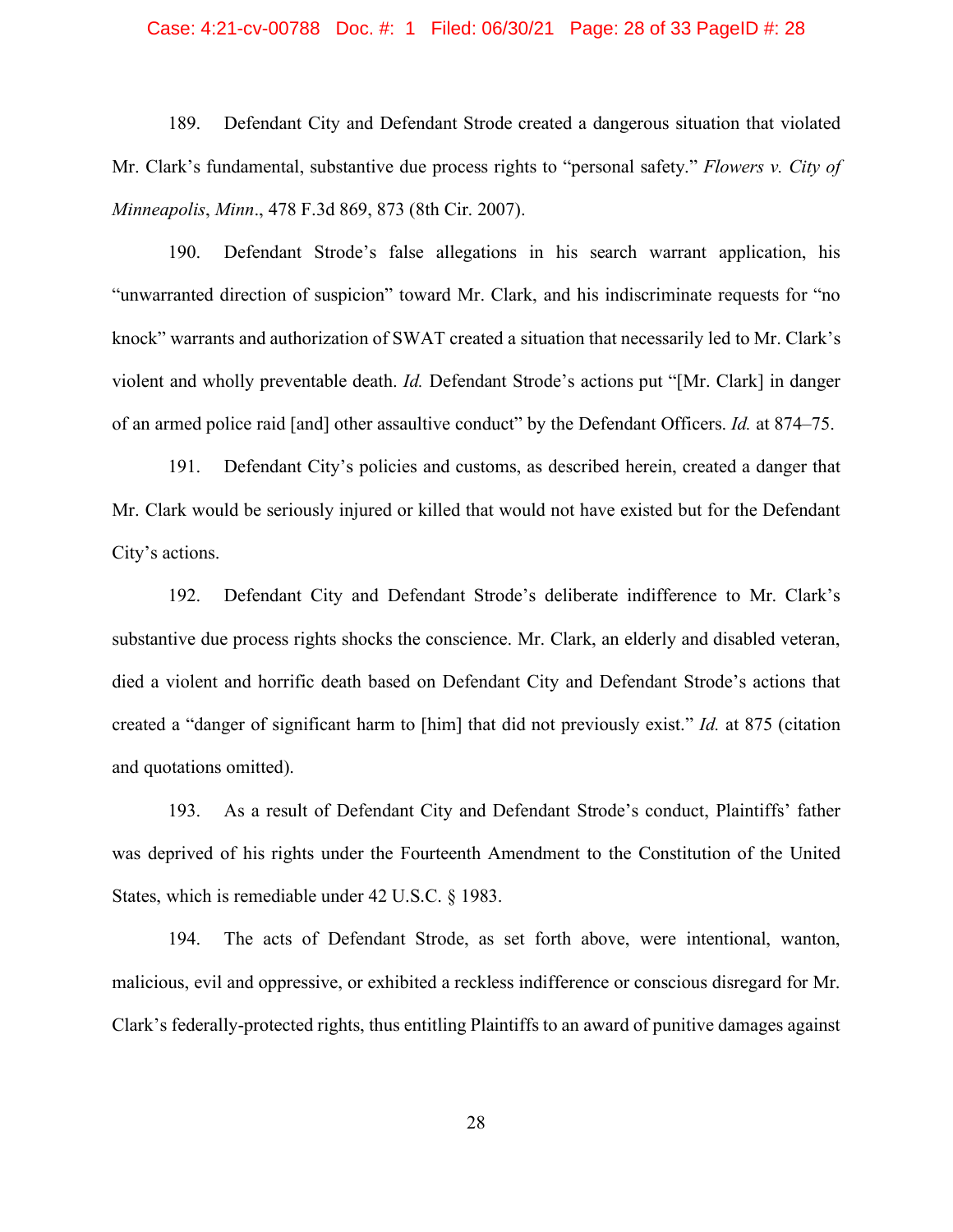### Case: 4:21-cv-00788 Doc. #: 1 Filed: 06/30/21 Page: 29 of 33 PageID #: 29

Defendant Strode in order to punish him and to deter him and others similarly situated from like conduct in the future.

195. Plaintiffs seek an award of attorney's fees and costs pursuant to 42 U.S.C. § 1988.

### **Count VIII Wrongful Death Pursuant to 537.080, RSMo 2018** (Against All Defendants**)**

196. Plaintiffs hereby incorporate by reference each and every allegation contained in the preceding paragraphs as though fully set forth herein.

197. Under Missouri law, a plaintiff can establish a wrongful death claim on a theory of negligence by showing: "(1) the defendant owed a duty of care to the decedent; (2) the defendant breached that duty; (3) the breach was the cause in fact and the proximate cause of his death; and (4) as a result of the breach, the plaintiff suffered damages." *Heffernan v. Reinhold*, 73 S.W.3d 659, 665 (Mo. Ct. App. E.D. 2002) (citation omitted).

198. Defendant City of St. Louis, as well as its officers, owed a duty to Mr. Clark to ensure his safety and security, which includes providing adequate medical care when needed.

199. As discussed more fully in Counts I-VII, *supra*, and incorporated herein, Defendants breached their duty of care by failing to properly investigate before seeking a warrant, falsifying information in the supporting affidavit for the warrant, seeking a warrant without probable cause, seeking a "no knock" warrant without reasonable suspicion to dispense with the knock and announce requirement, unreasonably authorizing the use of SWAT, using excessive force to execute the warrant, and failing to provide medical care to Mr. Clark in his time of need.

200. Defendant City of St. Louis breached its duty by implementing policies or customs that resulted in Defendant Officers' unlawful conduct, which in turn resulted in the loss of Mr. Clark 's life.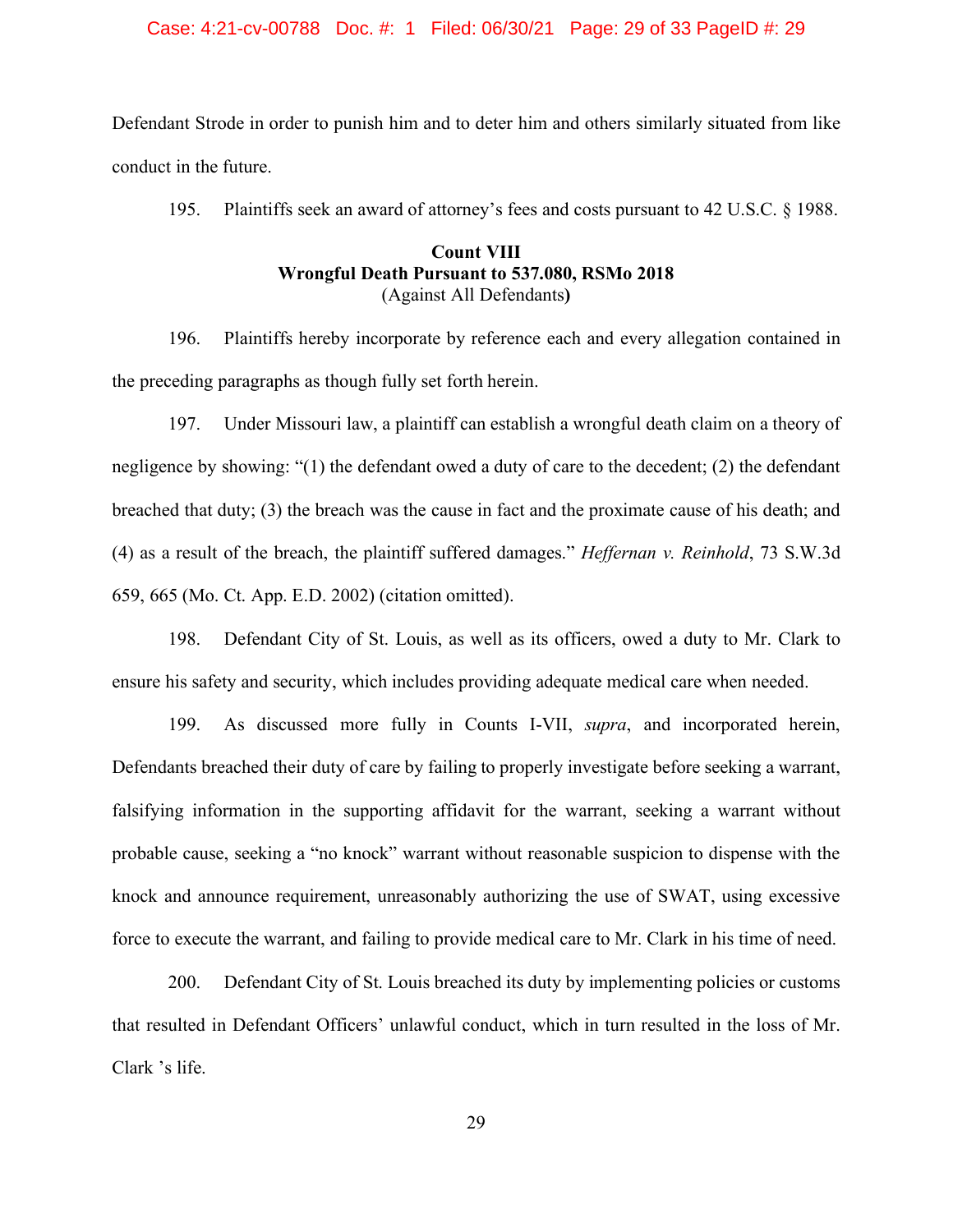### Case: 4:21-cv-00788 Doc. #: 1 Filed: 06/30/21 Page: 30 of 33 PageID #: 30

201. Further, Mr. Clark's death was a direct and proximate result of Defendants' grossly negligent acts because, but for the actions of Defendants, Mr. Clark would not have died, and his death was a reasonable and probable consequence of Defendants' acts and omissions.

202. It was reasonably foreseeable that Defendants' conduct, namely seeking a "no knock" warrant and authorizing SWAT to execute it without probable cause or proper investigation, would result in a preventable death, given the inherently dangerous nature of SWATexecuted warrants.

203. Additionally, but for Defendant City of St. Louis's policies and/or customs as described herein, Mr. Clark would be alive. Further, it was reasonably foreseeable that the City's policies and/or customs as described herein would have resulted in a preventable death. Thus, Defendant City of St. Louis's actions were both the direct and proximate cause of Mr. Clark's death.

204. Defendant Officers' actions and omissions as described above were undertaken in bad faith and with malice, and constituted a conscious abuse of their powers and duties as correctional officers, such that punitive damages should be awarded to punish Defendant Officers and to deter them, as well as other similarly situated individuals, from engaging in similar conduct in the future, in an amount to be determined by a jury.

205. Furthermore, Defendant City of St. Louis has waived sovereign immunity by having an insurance policy and/or adopting a plan of self-insurance, which is liable to satisfy all or part of a possible judgment in the action, or to indemnify or reimburse for payments made to satisfy a judgment in this action.

206. Namely, Defendant City of St. Louis obtains insurance from the Public Facilities Protection Corporation, a not-for-profit corporation which is funded, at least in part, by annual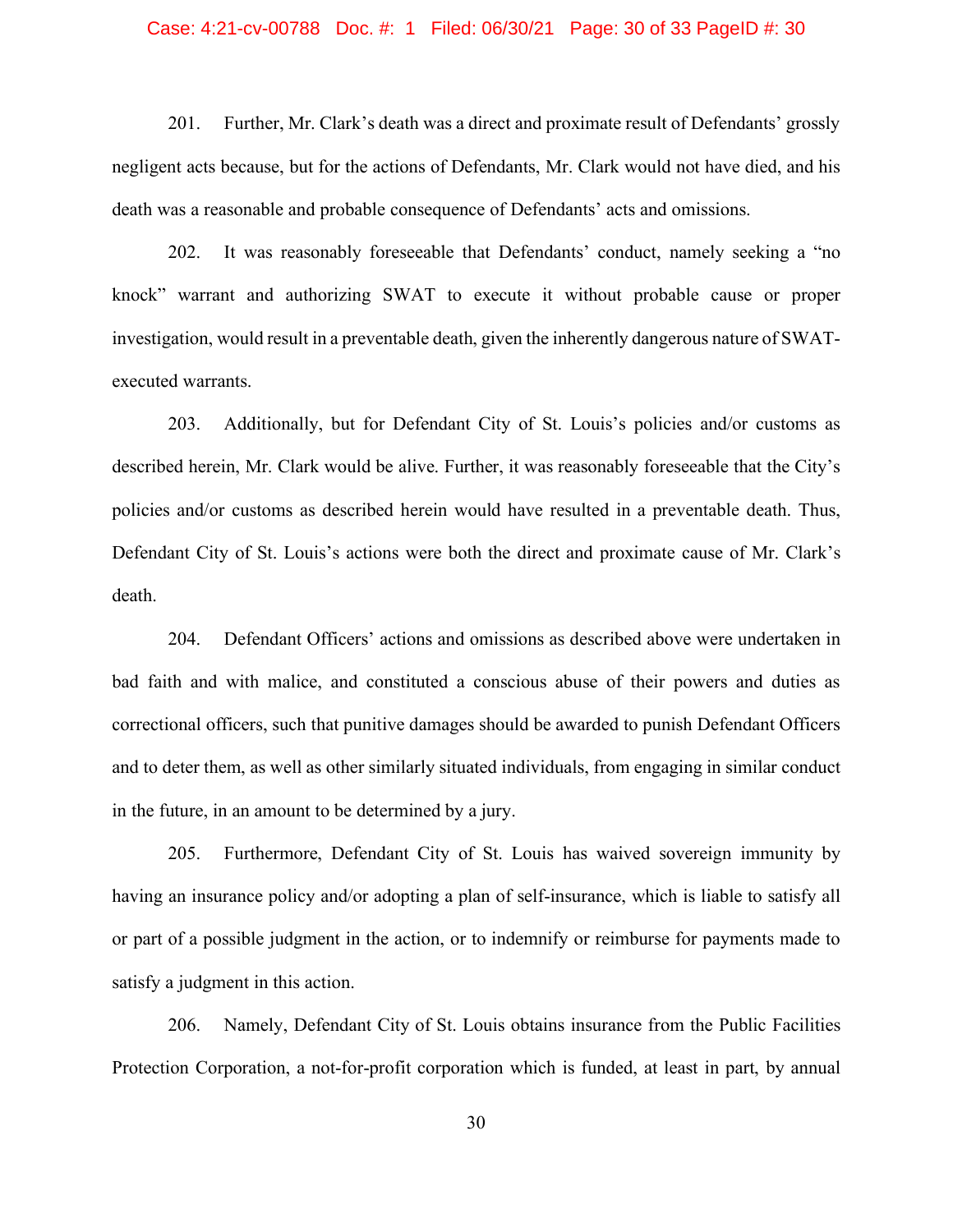### Case: 4:21-cv-00788 Doc. #: 1 Filed: 06/30/21 Page: 31 of 33 PageID #: 31

payments from the City. On information and belief, the funds are later disbursed by the corporation to pay any and all claims against the City, including claims against City police officers relating to violations of constitutional rights.

207. The coverage provided by the PFPC constitutes insurance or, in the alternative, a self-insurance plan, for purposes of section 537.610, RSMo.

208. As a direct and proximate result of the actions of all Defendants described above, and pursuant to section 537.090, RSMo, Plaintiffs claim the following damages: pecuniary loss suffered by reason of the death of Mr. Clark; Mr. Clark's funeral expenses; and a reasonable value of the services, consortium, companionship, comfort, instruction, guidance, counsel, training, and support of which Plaintiffs have been deprived by reason of the death of Mr. Clark.

### **PRAYER FOR RELIEF**

WHEREFORE, Plaintiffs pray that this Court enter an Order in its favor and award compensation for all losses and damages including but not limited to:

- a. Actual economic damages as established at trial;
- b. Compensatory damages, including, but not limited to those for past and future pecuniary and non-pecuniary losses, physical and mental pain, humiliation, fear, anxiety, loss of enjoyment of life, loss of liberty, privacy, and sense of security and individual dignity, and other non-pecuniary losses;
- c. Punitive damages for all claims as allowed by law in an amount to be determined at trial;
- d. Issuance of an Order mandating appropriate equitable relief, including, but not limited to:
	- 1. Issuance of a formal written apology from each Defendant to the Plaintiffs;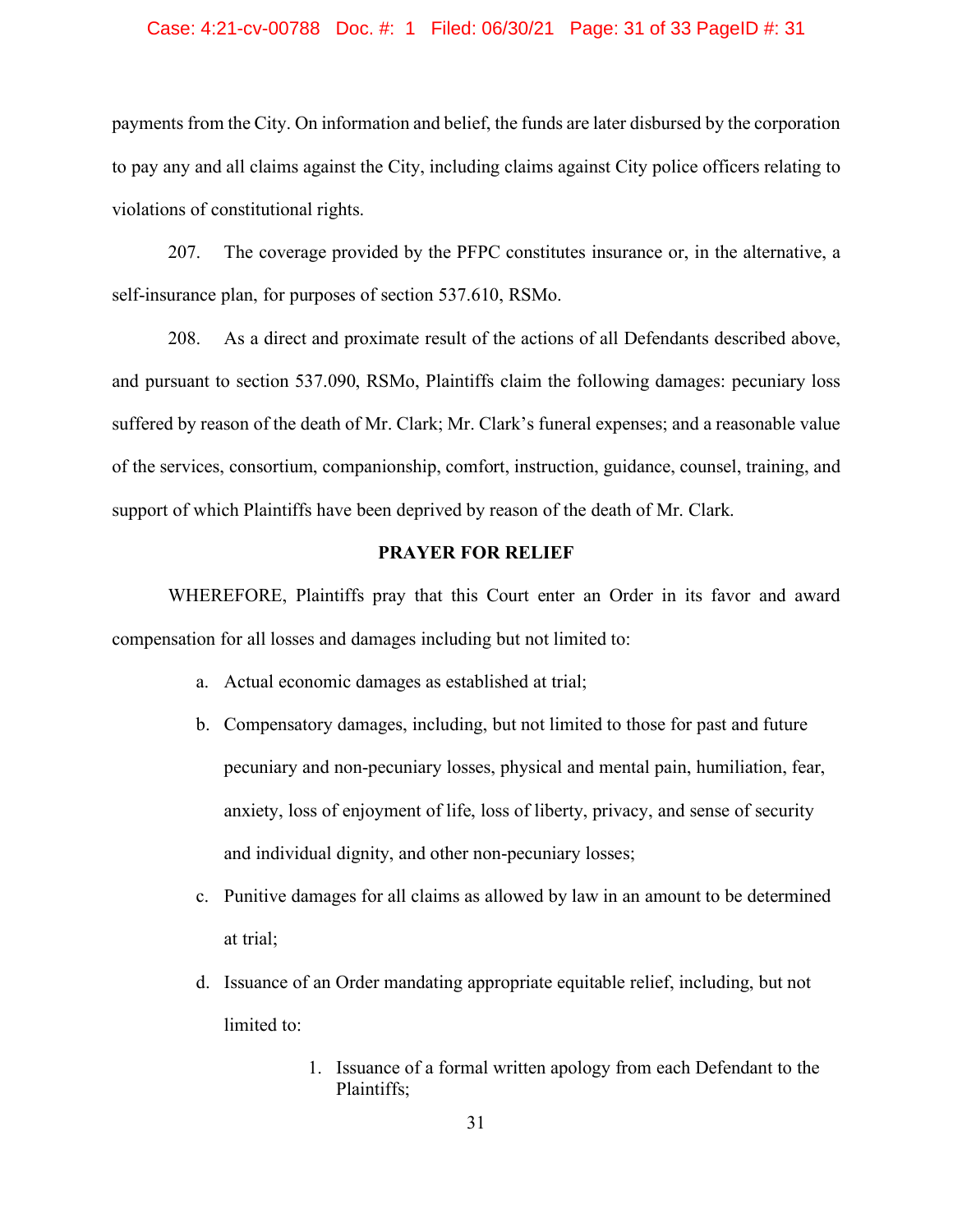- 2. The imposition of policy changes designed to avoid future similar misconduct by Defendants;
- 3. Mandatory training designed to avoid future similar misconduct by Defendants;
- e. Pre-judgment and post-judgment interest at the highest lawful rate;
- f. Attorney's fees and costs associated with this action, including expert witness

fees, on all claims allowed by law; and

g. All appropriate relief at law and equity that justice requires.

Dated: June 30, 2021 Respectfully submitted,

By:

### ARCHCITY DEFENDERS, INC.

*/s/ Emanuel Powell* Blake A. Strode (MBE #68422MO) Jacki Langum (MBE #58881MO) John M. Waldron (MBE #70401MO) Maureen Hanlon (MBE #70990MO) Matthew Dollan (MBE #71867MO) Nathaniel R. Carroll (MBE #67988MO) Emanuel Powell (MBE #73297MO) 440 N. 4th Street, Suite 390 Saint Louis, MO 63102 855-724-2489 314-925-1307 (fax) bstrode@archcitydefenders.org jlangum@archcitydefenders.org jwaldron@archcitydefenders.org mhanlon@archcitydefenders.org mdollan@archcitydefenders.org ncarroll@archcitydefenders.org epowell@archcitydefenders.org

# JERRYL T. CHRISTMAS & ASSOCIATES LLC

### */s/ Jerryl T. Christmas*